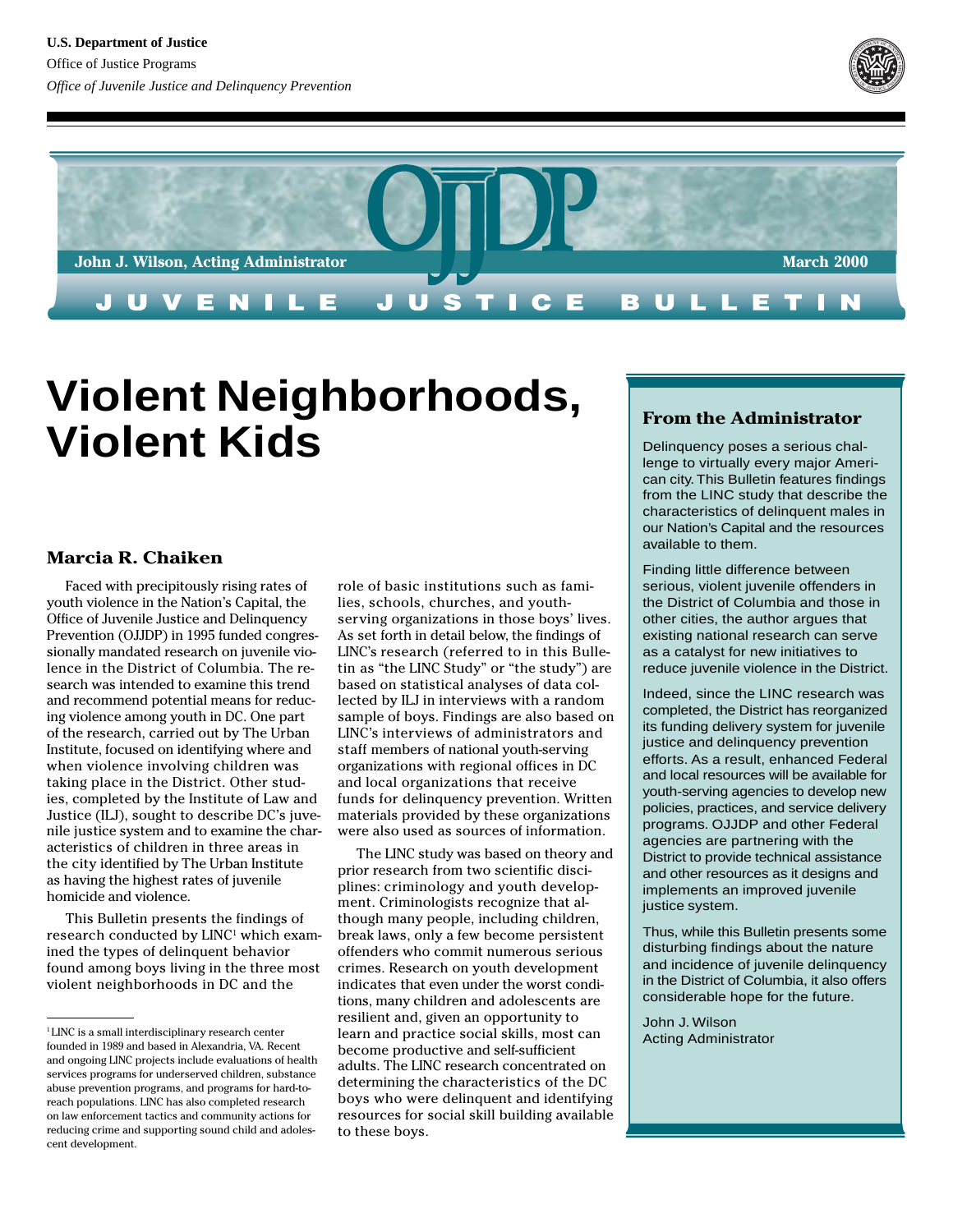The nature of many of LINC's findings will not surprise practitioners, policymakers, and researchers familiar with patterns of juvenile violence and the deep problems plaguing the Nation's Capital. LINC found, for instance, that the majority of adolescent boys in the study sample have basic needs that are unmet. Many are unsupervised and unsupported by families, schools, and community organizations that could teach them skills needed to lead productive lives. The most seriously delinquent boys, the study found, are alienated—even from other youth in the neighborhood—and struggling to earn money (both legally and illegally).

LINC also found several barriers to effective delivery of youth services in DC. Unlike many cities that have made progress fighting juvenile violence, DC has too few adults actively working with and guiding youth in its most dangerous neighborhoods. Given significant cuts in funding and other resources, youth-serving organizations in DC have been forced to compete for the scarce resources that remain available.

Notwithstanding such discouraging findings, LINC believes that conditions in DC—even in the worst neighborhoods can improve. It found, for example, that a large percentage (22 percent) of adolescent boys in violent neighborhoods in DC resist committing any criminal acts. Even among boys who are delinquent, most limit themselves to relatively less serious patterns of delinquency (i.e., theft and other property crimes or occasional fights). Some of the most seriously delinquent children in DC (e.g., those who have committed a robbery)<sup>2</sup> are reaching out to adults for guidance. LINC also found that hundreds of adults living in DC are willing to be trained to meet the basic developmental needs of delinquent youth.

The findings of the LINC study and LINC's subsequent comparison of DC with other cities in the Nation raise several policy implications. To involve more adults in youth development and improve conditions for youth in DC, the District will need to devote additional resources to the development of leadership, coordination, and strategic planning for youth. Based on studies of other cities' responses to crime, violence, and juvenile delinquency, LINC suggests specific actions that need to be taken for DC to address, and eventually reduce, problems with crime, violence, and juvenile delinquency.

# **Study Design and Methods**

The LINC Study was accomplished through the use of two main research methods: analysis of self-reported data and analysis of data concerning youth services available in DC.

Each research method is described in detail below.

#### **Analysis of Self-Reported Data**

Research staff from Howard University and ILJ administered a lengthy questionnaire to a random sample of 213 boys who, in the summer of 1996, were living in one of the three census tracts in Washington, DC, identified as having the highest rates of juvenile violence during the previous 3 years.3 The sample, the questionnaire, and LINC's analysis of the boys' responses are described below.

**The sample.** The random sample included 213 boys ages 13 to 17, 98 percent of whom identified themselves as black or African American. ILJ and Howard University's process of recruiting boys for interviews and selecting the study sample involved several steps. First, a team of researchers from Howard University in mid-1996 canvassed the three census tracts and completed a form describing the physical conditions (for example, presence of graffiti or trash) of each block face.<sup>4</sup> They also interviewed a member of each household to identify any boys living there between the ages of 13 and 17. Team members generally operated in pairs and discussed the project with whoever answered the door. In particular, they asked about the number and ages of boys in the household, explained the \$15 payment available to any eligible youth who successfully completed an interview (pointing out that only one boy per household could participate), and distributed a flier about the project.

This approach succeeded in letting the community know about the survey; however, information about the number of boys in each household was generally not forthcoming. Community members were suspicious of the team's inquiries and frequently informed team members that no eligible

boys lived in their households (even when accepting the flier and asking questions about the interview process). As a supplemental approach to the canvass, key members of the Howard University research team provided fliers to community activists, businesses, and churches in the three census tracts.

Researchers eventually interviewed 295 boys, either in their homes or at community centers. Of these, seven were unable to complete the interview process because of cognitive impairment. Interviewers used a seven-item Short Blessed Scale Exam (Katzman, Brown, and Fuld, 1983) to assess cognitive ability. Seventy-five of the remaining 288 who completed the interview had to be excluded from analysis. Primary reasons for exclusion were that a respondent was not from one of the three census tracts or that a respondent was from the same household as another respondent. Other reasons included a refusal to answer key sections of the questionnaire, an interviewer's judgment that answers were untruthful, and disruptive behavior during the interview.

As reflected in figure 1, the 213 boys in the sample can be classified into five groups, based on the types of criminal behavior, if any, they reported committing. Classification of the boys according to the type of criminal behavior committed was carried out using methods developed by the author (Chaiken and Chaiken, 1984) that have been replicated by numerous researchers (Johnson et al., 1985). The classifications were as follows:5

- ◆ **Good kids (21.6 percent).** Close to onequarter of boys in the study sample reported committing no delinquent acts (acts which if committed by adults would be crimes), and most (70 percent) of these "good kids" reported committing no other juvenile offenses. However, 30 percent of the good kids reported having committed one or more noncriminal status offenses (such as drinking alcohol or running away from home during the 6 months prior to their interview).
- ◆ **Fighters (19.2 percent).** This group of boys, called fighters, reported committing assaults but no other crimes. Each fighter reported committing, on average, slightly more than two assaults each year. Representing 19.2 percent of the sample, the fighters reported that they

<sup>2</sup> Such seriously delinquent children also typically commit many burglaries, assaults, or other property crimes, or are involved in selling drugs.

<sup>&</sup>lt;sup>3</sup>A description of the methods used to identify these census tracts appears in The Urban Institute's 1997 report *Patterns of Violent Crimes Committed Against Juveniles in the District of Columbia* (Gouvis, Johnson, and Roth, 1997).

<sup>4</sup> The term "block face" refers to one side of a street between two cross-streets or intersections.

<sup>&</sup>lt;sup>5</sup> The names used for categories of juveniles in this Bulletin were developed as part of the DC study and are based on, but not identical to, the names used for categories of adult offenders in *Varieties of Criminal Behavior* (Chaiken and Chaiken, 1982).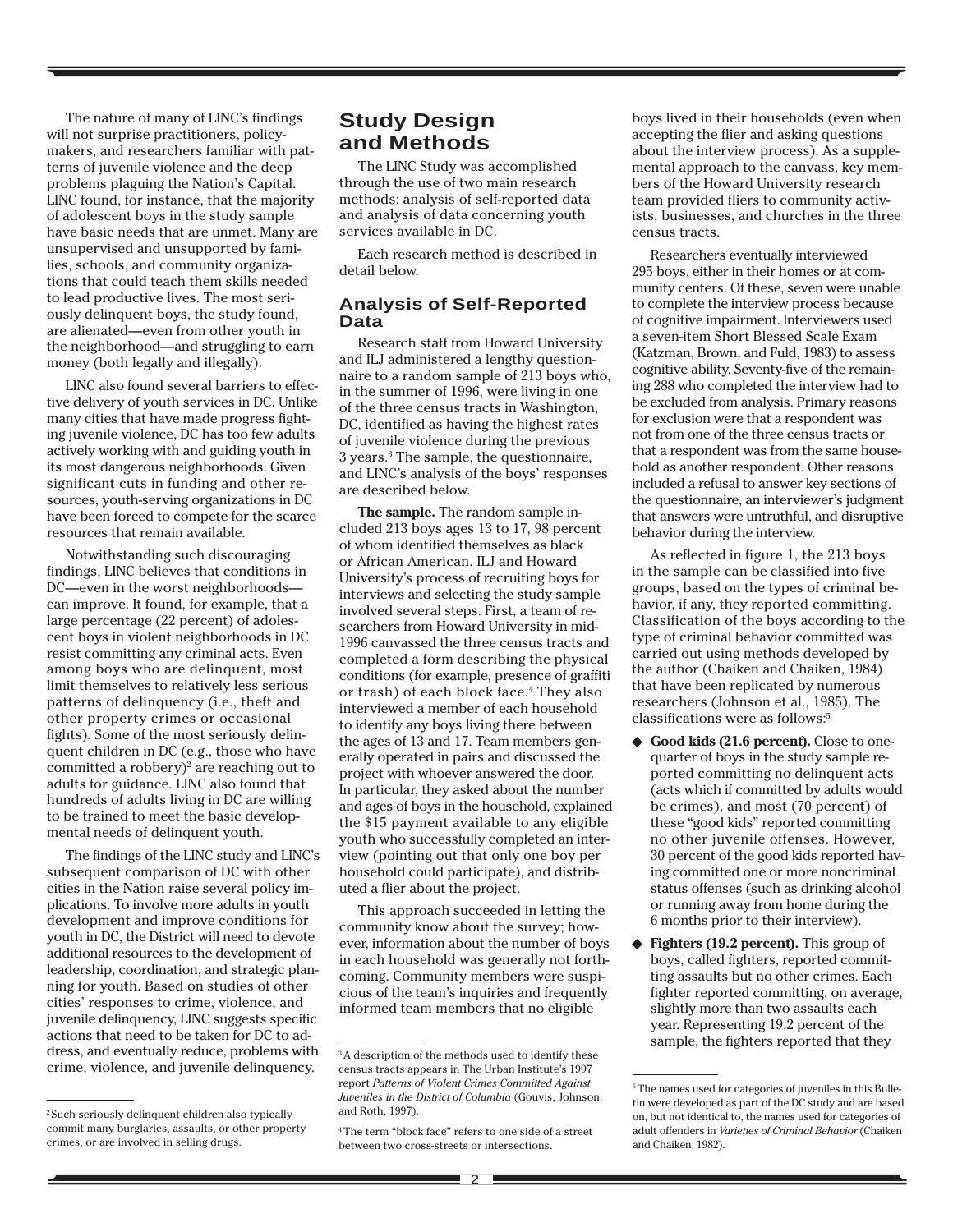

did not steal or use force to take other people's money or other possessions. Nor were they involved in selling drugs or significantly more likely than good kids to commit noncriminal offenses.

- **Dealers (4.7 percent).** A small percentage of the boys in the sample were considered to be dealers, meaning that they reported committing no crimes other than selling drugs and occasionally getting into fights.<sup>6</sup> Dealers as a group were responsible for only a small fraction (less than 2 percent) of drug sales made by the boys in the sample. On average, each dealer reported selling drugs slightly more than once every other month.
- ◆ **Property offenders (31.9 percent).** This group reported committing property offenses such as burglary and auto theft but was not involved in drug selling.
- ◆ **Property offenders/drug dealers (15.5 percent).** This group includes those boys who reported committing property offenses and dealing drugs.
- ◆ **Robbers (7 percent).** The final group, the most criminal of those in the study sample, includes boys who reported committing a spectrum of crimes, including robbery.

**The questionnaire.** In mid-1996, Howard University and ILJ research staff conducted one-on-one interviews of each boy in the study sample. During these interviews, which typically lasted  $2^{\prime\prime_{2}}$ hours, the researchers administered a lengthy and detailed questionnaire and recorded each boy's answers to the questions.7 The 70 page questionnaire, written and designed by Drs. Beverly R. Fletcher and Louis E. Wright, Jr., of Howard University, incorporated items from questionnaires previously designed and fielded as part of OJJDPfunded studies of delinquent behavior, including a parallel effort completed in Los Angeles, CA.8 The results of reliability analysis indicated that boys in the study sample responded in a consistent and truthful manner.9 In addition, the patterns of delinquency and other offenses reported by DC boys closely resembled those

9 Most reliability scales, as reflected by Cronbach's alpha, were consistent between the two studies and were generally greater than 0.70.

reported by boys in previous studies, suggesting that the DC boys were neither more nor less truthful than other boys interviewed about delinquent acts or other juvenile offenses they might have committed.

The questionnaire sought information on the following subjects:

- ◆ **Personal matters**, including age, race, and ethnicity; whether the boys had fathered children or been responsible for any pregnancies; what schools they attended; and whether they held a job.
- ◆ **Participation in afterschool activities,** including school programs or clubs, athletics, youth organizations, religious groups, or any other community activities.
- ◆ **Adult supervision** received (especially during afterschool hours).
- **Emotions,** including any feelings of isolation.
- ◆ **Involvement in crime, delinquency, or gangs** (during lifetime and within the 6 month period prior to the interview).

**Data analysis.** After research staff administered and recorded answers to the questionnaires, LINC analyzed the boys' responses. The primary statistical methods used to analyze responses were descriptive techniques (such as generating measures of dispersion and central tendency) and analysis of variance. LINC used the latter method to determine whether differences between the groups of boys in the study sample were real or simply the result of chance. This Bulletin reports only those findings that are statistically significant at the 5-percent level or better (meaning that at least 95 percent of the time, differences are not due to chance).

### **Analysis of Youth Services Data**

The second research method utilized in LINC's study was the analysis of information concerning youth services available in DC. LINC gathered this information in two ways: by interviewing administrators and staff of youth-serving organizations and by reviewing documentation provided by these organizations. The types of organizations contacted and the procedures used to secure information are described below.

**Organizations contacted.** When selecting organizations, LINC's primary source was the *Resource Directory of Youth Services in the District of Columbia* (prepared in July 1994 by the Mayor's Youth Initiative), which lists and describes 618 programs for DC youth. Seventy-two programs in the

<sup>&</sup>lt;sup>6</sup> Only a few (three) of the dealers reported getting into fights.

<sup>7</sup> For additional information on the questionnaire and the methods used to select the sample and administer the questionnaire, refer to McEwen (1998).

<sup>8</sup> Two directors of past and ongoing studies, Dr. David Huizinga of the Institute for Behavior Sciences (University of Colorado) and Dr. Cheryl Maxson of the University of Southern California, served as advisers to Drs. Fletcher and Wright and reviewed drafts of the survey as it was being designed and pretested.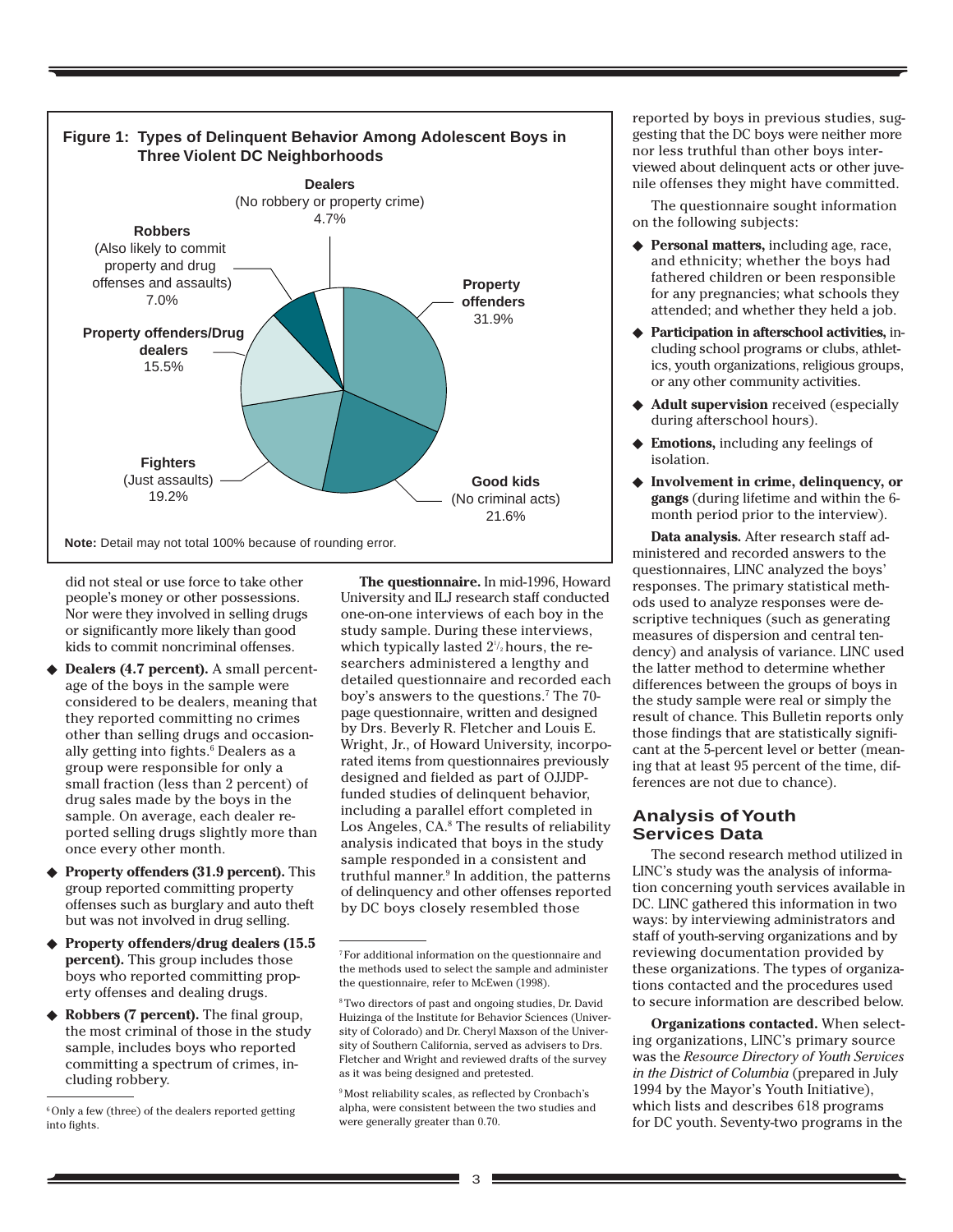directory defined their purpose as delinquency prevention. Of these, 40 programs administered or provided services only to adjudicated youth or those awaiting trial, 4 programs provided drug treatment or drug prevention services, and 8 either provided no direct services or served only children under age 13 or adults. Of the 20 remaining delinquency prevention programs, LINC selected 12 that represented 3 types of youth-serving organizations:

- ◆ **Affiliates of national organizations specifically geared to youth,** including the Camp Fire Potomac Area Council, 4–H/Youth Programs, Cooperative Extension Service for the District of Columbia, Girl Scouts of the Nation's Capital, Boys & Girls Clubs of the Chesapeake/Potomac Region, the National Capital Area Council of Boy Scouts of America, Big Sisters of the Washington Metropolitan Area, and Big Brothers of the National Capital Area.
- ◆ **Affiliates of national organizations whose broader missions include youth services,** including the YMCA of Metropolitan DC and Associated Catholic Charities' Family and Youth Services.
- ◆ **Local youth organizations,** including the Metropolitan Police Boys & Girls Clubs and the Sasha Bruce Network.

Although the number of organizations contacted was far from exhaustive, these 12 organizations were representative of the types of organizations then offering delinquency prevention programs and youth development and social skills activities to DC adolescents who had not necessarily been adjudicated. LINC's research focused on programs that DC teens could choose to participate in rather than those that youth were ordered (by a court) to participate in.

**Interviewing administrators and staff.** LINC collected data about youth services in DC in a series of structured telephone calls and in-person interviews with 20 administrators and staff members of the youth-serving organizations selected. When conducting these calls and interviews, the author used structured protocols, which listed questions to ask and specified a way to record responses consistently. Respondents, however, were encouraged to provide information in a conversational mode rather than a didactic format. Telephone interviews lasted on average 30 minutes, and in-person interviews lasted on average 1 hour.

In gathering information on youth-serving organizations, LINC focused on programs

and approaches available for youth at high risk of committing or becoming victims of violent acts, especially youth living in the three study areas. Researchers also sought information on coordination between the organizations and government agencies or nonprofit groups in DC. ILJ staff collected additional information about the status of youth services by conducting a telephone survey to update the *Resource Directory* discussed above.

**Gathering written materials.** In addition to seeking verbal responses from administrators during interviews and calls, LINC asked about the availability of written materials on such issues as geographic areas served, programmatic activities provided, participant characteristics, and coalitions with which the organizations were working. At the end of each interview, LINC reviewed with the respondent a list of written materials to be furnished. Materials were then either provided immediately or mailed to LINC.

# **Findings**

The findings in this study fall into three broad categories: patterns of delinquency, supervision and activities of the boys during and after school, and barriers to effective delivery of youth

4

services in DC. Findings under each category are presented below.

#### **Patterns of Delinquency**

Even among the relatively homogeneous group of boys in the study sample (all adolescent boys from three predominantly poor and predominantly African American DC neighborhoods), the study found significant distinctions based on the type of delinquency, if any, the boys were involved in and additional characteristics. In examining patterns of delinquency, the LINC study considered both the level of involvement in delinquency (delinquency category) and the effect of the following factors: drug dealing, age, employment, feelings of social isolation, gang membership, and substance abuse.

LINC's findings reveal patterns of delinquency among adolescent boys in DC that are very similar to those among youth in other cities. Consistent with the findings of previous research, for example, LINC found that a small percentage of offenders are responsible for a large proportion of the crime in DC's most violent neighborhoods (Wolfgang, Figlio, and Sellin, 1972; Chaiken and Chaiken, 1982; and Office of Juvenile Justice and Delinquency Prevention, 1998). As explained in greater detail in the "Comparative Analysis" section of

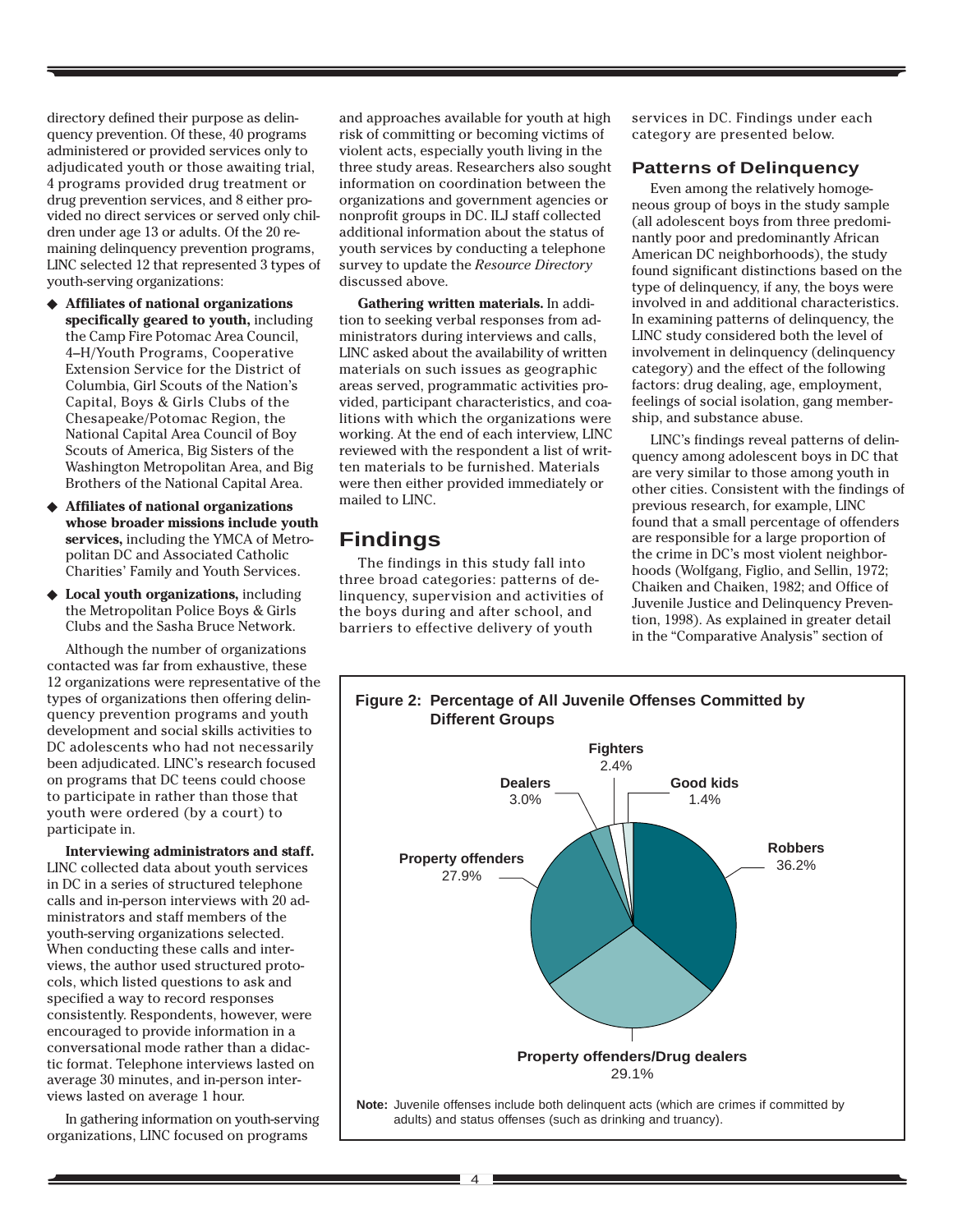



this Bulletin, however, DC's responses to juvenile crime and violence were found to differ significantly from those implemented in other cities that have successfully reduced levels of juvenile crime and violence.

**Delinquency category.** LINC found that a large proportion of the crime in the three study neighborhoods was committed by a small percentage of boys in the sample. In particular, it found that the robber category

(representing only 7 percent of boys in the sample) was responsible for 36.2 percent of all reported delinquent acts in the three study neighborhoods (figure 2). This same small group committed close to one-fourth (20.5 percent) of all juvenile assaults in the three neighborhoods (figure 3). Fighters, by contrast, committed only 10.6 percent of juvenile assaults. The data also showed that robbers on

average assaulted 12 people each year (about 6 times as many as the fighters).

As shown in figure 4, boys in the robber category were responsible for close to half (44 percent) of all drug deals committed by boys in the study sample during the 6-month period preceding the study. The robbers also committed almost half (44 percent) of all property crimes completed by boys in the sample during the same time period.

**Drug dealing.** In examining patterns of delinquency, the LINC study found that most boys involved in selling drugs were less violent than those engaged in other criminal activities.10 Consistent with prior research, the study also found that many different types of youth (as opposed to any one stereotypical drug dealer) are involved in selling drugs (Chaiken and Johnson, 1988).

While the dealers, as noted above, reported committing assaults infrequently, property offenders/drug dealers reported being very active offenders, with each on average committing more than 55 delinquent acts during the 6-month period preceding the interview. This group, however, committed approximately 50 percent fewer assaults than the fighters and approximately 60-percent fewer assaults than the dealers.

The category responsible for the greatest number of violent crimes in the study neighborhoods was the property offenders. These boys—who do not deal drugs but are involved in theft, auto theft, vandalism, and other property crimes—represented about one-third (31.9 percent) of all boys interviewed and reported committing, on average, eight assaults or other violent crimes each year. While the property offenders committed fewer crimes on average than the robbers (most of whom commit more than 80 each year), they outnumber the robbers by about 4 to 1 and therefore, as a group, commit many more acts of violence. In addition, property offenders as a group were found to commit a total of about twice as many property offenses as the property offenders/drug dealers.

<sup>10</sup> Note that this section describes findings on all boys who reported dealing drugs (whether dealers, property offenders/drug dealers, or robbers). The "dealers" category, by contrast, includes boys in the sample whose *only* reported criminal activity was drug dealing. Therefore, even though most robbers reported being very active drug sellers, they are considered robbers rather than dealers, because their reported criminal activity involves a whole spectrum of crimes, including robbery.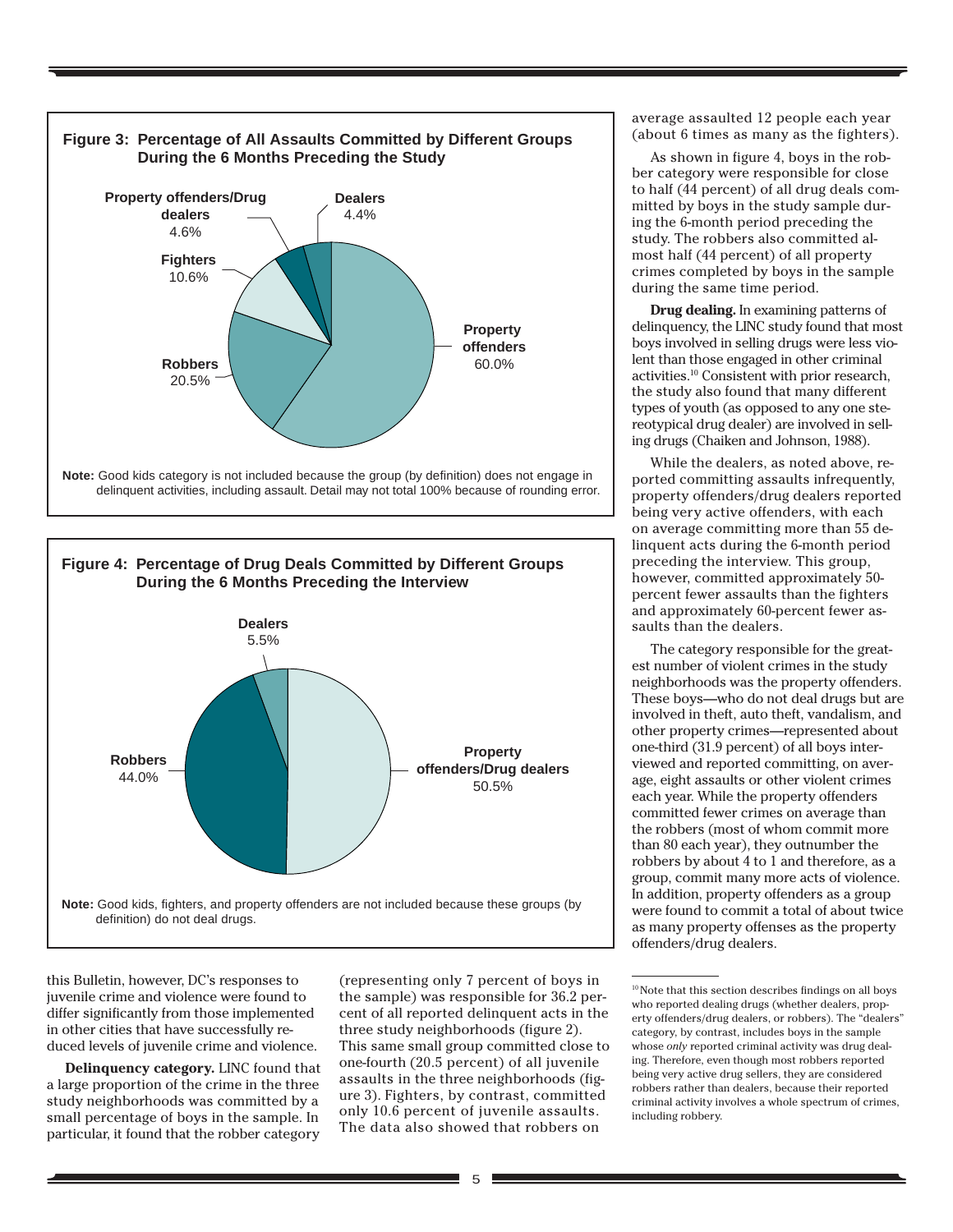#### **Table 1: Percentage of Boys Who Reported Holding a Job, by Delinquency Category**

| Delinquency<br>Category                   | Percentage<br>With a Job |
|-------------------------------------------|--------------------------|
| Good kids                                 | 23.9%                    |
| Dealers                                   | 20                       |
| Fighters                                  | 22                       |
| Property offenders<br>Property offenders/ | 26.5                     |
| Drug dealers                              | 48.5                     |
| Robbers                                   | 60                       |

Although most boys in the study who dealt drugs—whether dealers, property offenders/ drug dealers, or robbers—committed significantly fewer assaults than nondealers (with the notable exception of the robbers), they carried weapons more frequently.<sup>11</sup> Because those dealing drugs were more likely to carry weapons, assaults involving these boys were more likely to have lethal outcomes than those involving boys who used only their hands, feet, or a blunt instrument (Felson and Messner, 1996). This finding supports the view of many researchers that although drug dealing may not directly cause higher overall rates of violence, it results in youth arming themselves and, as a result, causes higher homicide rates (Blumstein, 1996).

**Age.** Even among adolescent boys, age was found to make a difference. The study found, for example, that the least delinquent boys (the good kids) were the youngest (with a median age of 14.65) and the most delinquent (the robbers) were the oldest (with a median age of 15.83).

**Employment.** Overall, 30 percent of the boys interviewed for the study reported having a job during the school year.<sup>12</sup> As shown in table 1, the most seriously delinquent boys were the most likely to report having a job.<sup>13</sup>

**Social isolation.** Like many adolescents, boys in the study sample were likely to report feeling different from or isolated

from their peers. More than half (52.6 percent) agreed with the statement, "I usually keep to myself because I am not like other people my age." The most seriously delinquent boys were most likely to agree with this statement, with 77 percent of the robbers agreeing or strongly agreeing with it and none strongly disagreeing. By contrast, less than half (41.4 percent) of the fighters agreed with the statement, and 20 percent strongly disagreed. Although adolescents typically have concerns about fitting in, the robbers seemed to have more extreme concerns.

**Gang membership.** While stories about gang wars dramatically portrayed by the media may suggest that gang membership is rampant in high-crime neighborhoods in the United States,<sup>14</sup> only 15 percent of boys in this study reported ever having joined a gang. The likelihood of joining a gang was somewhat higher for the more delinquent boys. Less than 9 percent of the good kids and the fighters had ever joined a gang, compared with one-third of the robbers. Dealers were also likely to have been gang members, with 30 percent reporting gang membership at some time.

Consistent with findings in other cities, this study showed that gang membership in the three neighborhoods examined lasted a relatively short time (between 1 and 2 years) (Loeber, Huizinga, and Thornberry, 1996). Of the boys who reported ever having joined a gang, only 4.2 percent reported still being members at the time they were interviewed.

The study also found that neither the length of time that a boy belonged to a gang nor any current gang membership was related to the seriousness of delinquency, if any, that the boy was committing. Robbers were no more likely than less delinquent boys to be current gang members.

Although studies in other cities suggest that boys commit more crimes when they belong to gangs (Thornberry and Burch, 1997), this study found that boys who were still gang members at the time of their interviews committed essentially the same number of assaults and other crimes in the weeks immediately before the interview as did nongang members.

**Substance abuse.** Notwithstanding a widespread belief that drug use is high among all adolescents who engage in

delinquent behavior,15 the use of illegal drugs (other than marijuana) has played little part in the pattern of delinquency among youth in the District. The use of crack or heroin was rare among boys in the study sample, as it is for youth in other cities across the Nation (Riley, 1997). None of the boys interviewed reported ever having used psychedelics or hallucinogens, crack or any other type of cocaine, or heroin. Only five boys (2.3 percent of the sample) reported having tried phencyclidine (PCP or "angel dust"), tranquilizers, or barbiturates. One boy stated that he had taken amphetamines, and one reported prior use of an inhalant (such as aerosols or glue). These findings are consistent with research findings around the country (U.S. Department of Health and Human Services, 1997).

Although LINC found that few boys in the sample used illegal drugs other than marijuana, it found that a relatively high proportion used alcohol and/or marijuana. Approximately 30 percent of the study sample reported drinking beer or wine without adult permission, 18 percent reported drinking hard liquor without adult permission, and approximately one-third reported using marijuana.

Alcohol and marijuana use was found to be much more prevalent among seriously delinquent boys (table 2). Only 7 percent of the good kids and 7 percent of the fighters reported drinking hard liquor without adult permission, compared with 12 percent of the property offenders, 30 percent of the dealers, 39 percent of the property offenders/drug dealers, and 60 percent of the robbers. Overall, a greater number of boys reported drinking wine or beer without adult permission than hard liquor, and once again, the more delinquent boys were more likely to do so. Slightly more than 10 percent of the good kids and fighters, approximately one-third of the dealers and property offenders, and more than half of the property offender/drug dealers and robbers reported drinking beer or wine without adult permission.

Similarly, marijuana use was reported by 11 percent of the good kids, 27 percent

<sup>&</sup>lt;sup>11</sup> As used in this Bulletin, the term "weapon" includes firearms (handguns, rifles, or shotguns) and knives but not rocks, bottles, fists, or feet.

<sup>&</sup>lt;sup>12</sup> Although the questionnaire did not distinguish between legal and illegal jobs, it asked about employment in the context of prosocial activities (such as participation in religious activities).

<sup>&</sup>lt;sup>13</sup> The study, however, draws no conclusion as to whether the relationship between employment and delinquent behavior is coincidental or causal.

<sup>14</sup> For recent examples, see Mike Robinson's article, "Chicago Cop Accused of Running Guns," printed in *The Washington Post* on April 16, 1999*.*

 $^{15}\mathrm{For}$  example, the preamble to the National Governors' Association (NGA) Policy Statement on Juvenile Crime and Delinquency Prevention Programs and Principles states, "Delinquency, particularly drug- and gunrelated violence, is escalating at a disturbing rate. Young people are killing each other. Children are terrorizing their schools, parks, and neighborhoods. Young people are either the foot soldiers or ringleaders in criminal enterprises involved in drug trafficking" (National Governors' Association, 1999).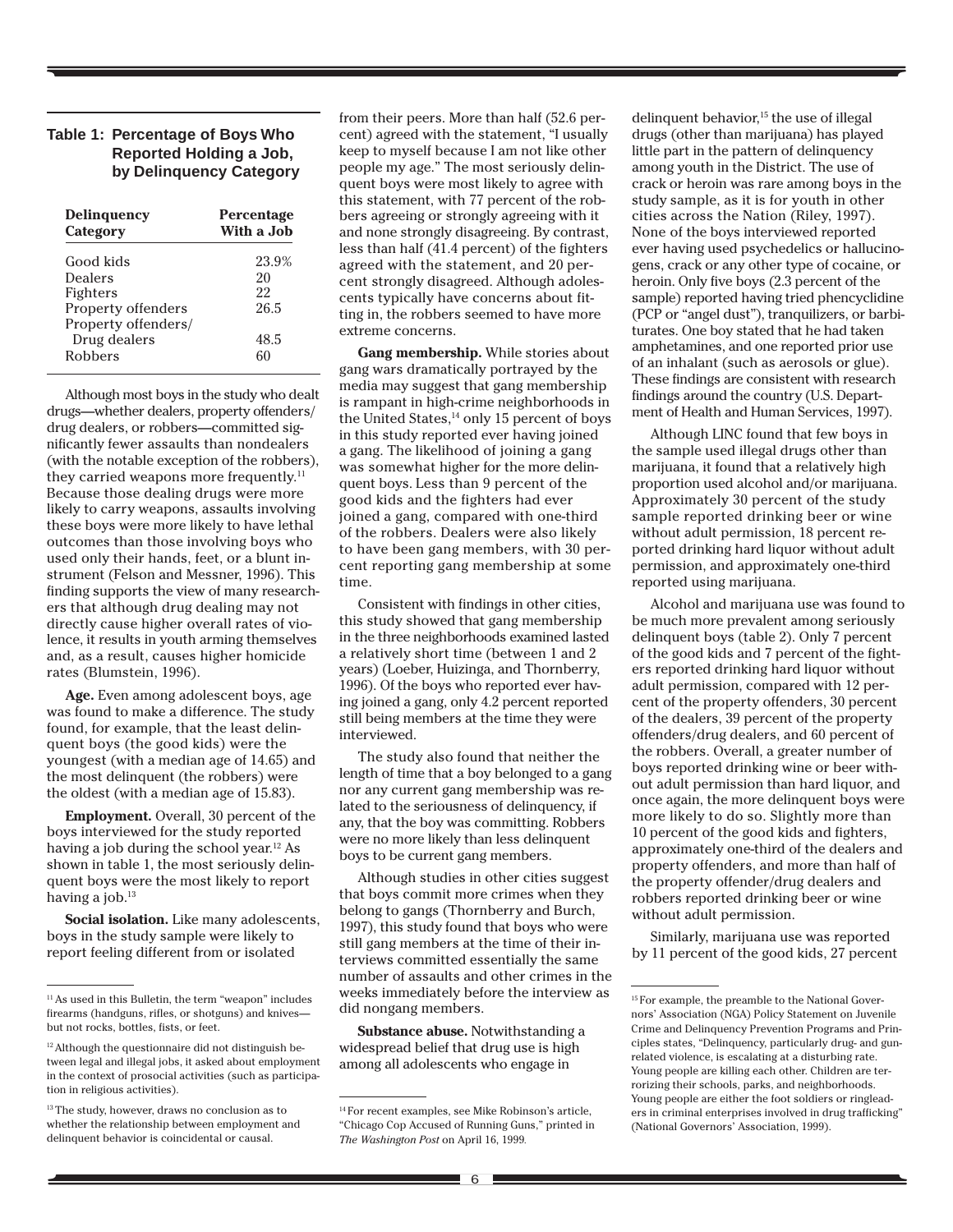

of the property offenders, 70 percent of the property offenders/drug dealers, and 80 percent of the robbers. The dealers reported the greatest use of marijuana, at 90 percent; the fighters reported the least use, at 7 percent.

Although the study generally found a strong association between using hard liquor or marijuana and committing delinquent acts generally (with boys who used hard liquor committing a significantly greater number of all types of delinquent acts, including violent crimes, and those who used marijuana committing more property crimes and drug deals), it found no such relationship between the use of marijuana and the commission of violent crimes. Marijuana users, for example, reported committing more assaults, on average, than the boys who did not use marijuana, but these differences were not statistically significant.

The LINC study also found that drinking alcohol (of any type) without adult permission or using marijuana increased a boy's likelihood of getting a girl pregnant. Slightly more than 12 percent of the boys interviewed said that they had impregnated a girl. Of these, 58 percent reported having used marijuana. Marijuana users were more than twice as likely to get a girl pregnant as nonusers: by their own report, 8 percent of the nonusers and approximately 20 percent of the users had been responsible for a pregnancy. Findings for boys who reported drinking beer or wine without adult permission were almost the same as for boys who reported using marijuana. Nineteen percent of those who had used beer or wine without adult permission (and only 9 percent of those who had not) were responsible for a pregnancy.

The likelihood of getting a girl pregnant was even greater for boys who drank hard liquor. Although less than 9 percent of those who did not drink hard liquor reported getting a girl pregnant, 28 percent of the boys who drank hard liquor were responsible for a pregnancy.

Considering the different delinquency categories of boys in the study sample, dealers were the most likely to cause a pregnancy (30 percent responsible for a pregnancy), closely followed by property offenders and robbers (27 percent of boys

in these groups responsible for a pregnancy). Fighters, the least likely to drink, were also the least likely to report having gotten a girl pregnant (only 7.3 percent reported being responsible for a pregnancy).

#### **Supervision and Activities**

The Urban Institute's previous analysis of youth crime focused on when and where offenses by DC youth were taking place (Gouvis, Johnson, and Roth, 1997). LINC's analysis, by contrast, sought to understand the nature and extent of supervision received by boys in areas where youth crime was relatively rampant and determine what policy implications arose from the study's findings on supervision. In considering how boys in the study sample were occupied during and after school, LINC examined activities that the boys participated in and programs available to them through schools and youth-serving organizations in the community. LINC's findings on supervision and activities are presented in the following sections.

**Adult supervision after school.** Boys in the study sample reported having adults in their lives who care about them and want to be there for them. Ninety-two percent reported having an adult other than a parent who cares "a lot" about them, and more than one-quarter (28 percent) named a caring adult in their lives (other than a member of their immediate family) as the adult to whom they felt closest. For most, this adult was either a godparent or a member of the boy's extended family (e.g., a grandparent or other close relative). The next most frequently mentioned person was an adult acting as a mentor. Several boys named leaders in local youth organizations as caring adults.

Notwithstanding the presence of caring adults in their lives, boys in DC are most likely to encounter violence—as either offenders or victims—during the hours immediately before and after school (Gouvis, Johnson, and Roth, 1997). LINC's findings, based on its interviews of boys in the study sample, suggest one probable cause for violence during these hours: lack of adult supervision. In particular, LINC found that the vast majority of boys (75 percent) spend the afterschool hours unsupervised by an adult 1 or more days each week, and almost half (48 percent) never receive adult supervision during the afterschool hours.

The relatively few boys who reported being supervised by an adult every day after school (23 percent of the sample) tended to be less delinquent than those who received little or no adult supervision

#### **Table 2: Percentage of Boys Who Reported Using Hard Liquor or Marijuana, by Delinquency Category**

| <b>Delinguency</b><br>Category | <b>Percentage Who Drank</b><br><b>Hard Liquor</b> | <b>Percentage Who Used</b><br><b>Marijuana</b> |
|--------------------------------|---------------------------------------------------|------------------------------------------------|
| Good kids                      | 7%                                                | 11%                                            |
| <b>Dealers</b>                 | 30                                                | 90                                             |
| Fighters                       |                                                   |                                                |
| Property offenders             | 12                                                | 27                                             |
| Property offenders/            |                                                   |                                                |
| Drug dealers                   | 39                                                | 70                                             |
| <b>Robbers</b>                 | 60                                                | 80                                             |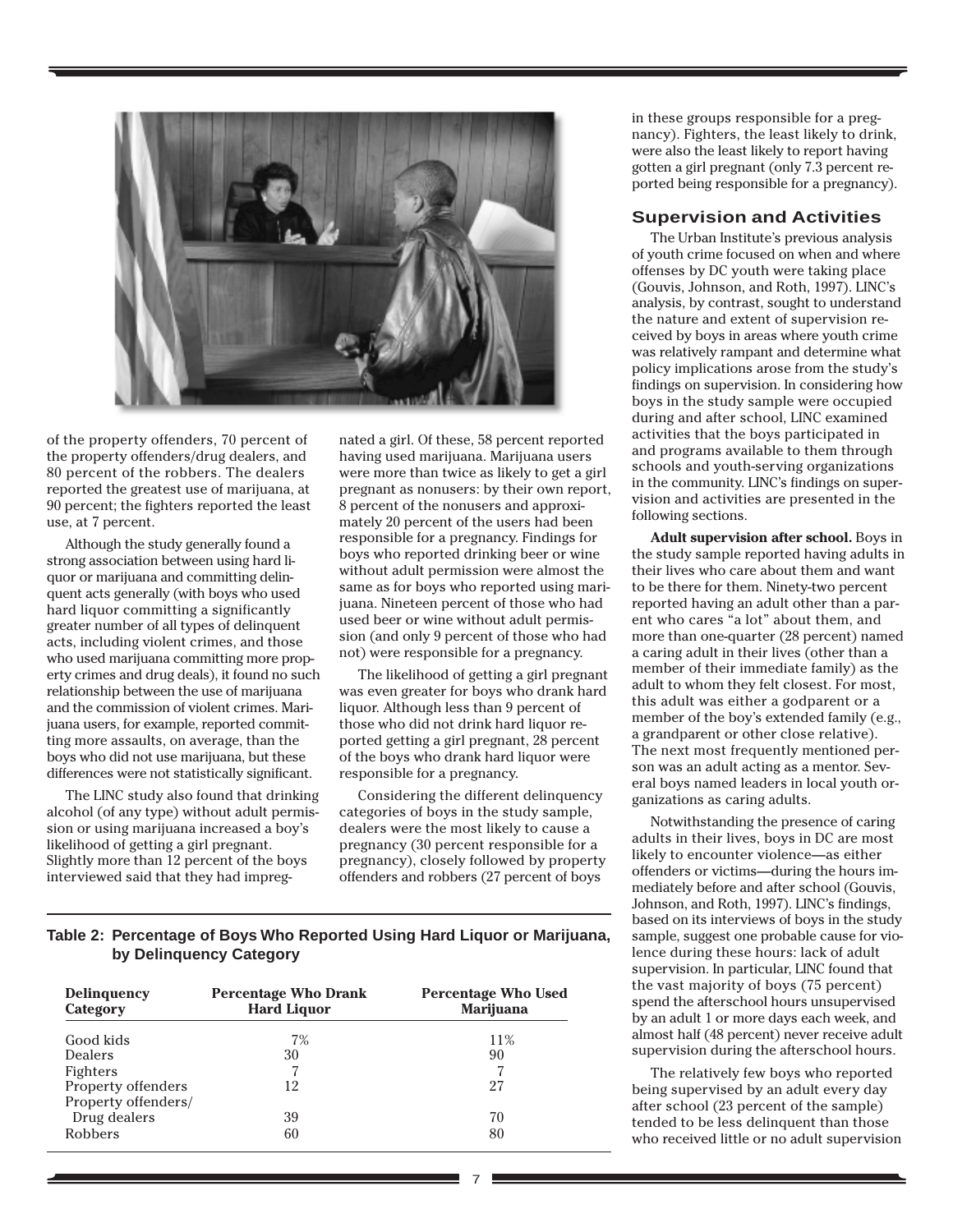in the afterschool hours. Forty percent of the good kids—as opposed to 20 percent of the robbers—were supervised by an adult every day after school.

For boys in the study sample, spending the afterschool hours in a location known to their parents or guardians was even more important than spending that time with an adult present. Of the good kids, only 8.7 percent reported that their primary caregiver rarely or never knew where they were during the afterschool hours. By contrast, 15 percent of the fighters, 18 percent of property offender/ drug dealers, 22 percent of property offenders, 30 percent of the dealers, and 33 percent of the robbers reported having primary caregivers who rarely or never knew where they were during that time period.

**Afterschool activities.** Boys in the study sample reported participating in different types of afterschool activities. LINC considered the relationship, if any, between participation in these activities and the likelihood that a boy would become involved in delinquency.

*Athletics.* Fifty-two percent of boys in the sample reported participating in sports during the afterschool hours. The sports most frequently mentioned by boys were football (35 percent participated) and basketball (17 percent participated). The study showed no relationship, however, between participation in these or any other sports and the likelihood that a boy would become involved in delinquency. In other words, good kids, fighters, dealers, property offenders, property offenders/ drug dealers, and robbers were equally likely to participate in athletic activities.

Participation in school sports appeared to have one positive effect. The number of drug deals made by boys participating in sports was significantly lower than the number made by nonparticipants. Football players, in particular, were less likely to sell drugs than boys who did not play football, with 19 percent of football players and 29 percent of nonfootball players reporting that they sold drugs. On the other hand, delinquent boys who played school basketball reported committing, on average, almost four times more property crimes than those who did not play school basketball and twice as many delinquent acts overall as nonbasketball players. While less involved in drug dealing, football players reported committing, on average, approximately twice as many property crimes as boys who did not play football.16 Although football



players reported committing more assaults than boys who did not play football, the differences were not significant.

*Music groups.* Approximately 10 percent of boys in the sample reported participating in a school band or choir during the afterschool hours. Good kids were slightly more likely to participate in these activities than the more delinquent boys: approximately 17 percent of good kids participated, compared with 10 percent of fighters and dealers and 6 percent of property offenders. No difference in rates of assaults, drug deals, property offenses, or overall delinquent acts was found based on a boy's participation in band or choir.

*Clubs that focus on building cognitive or social skills.* Almost one-quarter (23.5 percent) of boys in the sample reported participating in clubs or other organizations that focus on building cognitive, social, or vocational skills. These groups included math and computer clubs, radio and television broadcast clubs, cooking and catering clubs, art and drama clubs, and groups that concentrate on promoting civic responsibility and providing community services (such as Concerned Black Men and student government organizations).

Several studies have demonstrated that afterschool activities designed to increase students' cognitive or social skills and provide opportunities for community service are effective at preventing delinquency (Lipsey, 1992; Sherman et al., 1997; Tolan and Guerra, 1994). In examining the

effect of these activities and the type<br>boys who participated in them, LINC<br>found that good lide were not signifi round that good kids were not signin-<br>cantly more likely to participate in these<br>activities than boys in the other delineffect of these activities and the types of found that good kids were not signifiactivities than boys in the other delinquency categories. LINC also found, however, that boys involved in these clubs reported fewer delinquent acts, with participants committing, on average, approximately five times fewer property crimes and six times fewer delinquent acts. Boys involved in these activities also reported committing fewer assaults on average, but participation was not found to be a statistically significant factor in such lower rates of assault.

**Activities available through schools during school hours.** Many cities that have experienced an increase in youth violence have implemented school-based violence prevention programs.17 According to adolescents in the study sample, however, very few or no such programs exist in their neighborhood schools. When asked if they knew of school programs or services designed to help students solve problems without violence, approximately two-thirds answered "no." Of the onethird who reported knowing of such a program, about half (16 percent of the total sample) either could not identify a specific program or named a program that no one else identified.

Approximately 6 percent of those boys who knew of a violence prevention program mentioned the Gang Resistance Education and Training (G.R.E.A.T.) program and substance abuse programs such as DARE. A

<sup>&</sup>lt;sup>16</sup> Like the relationship between employment and delinquent behavior (see footnote 13), the study draws no conclusion as to whether the relationship between playing football or basketball and committing property crimes is coincidental or causal.

<sup>&</sup>lt;sup>17</sup> For reports on different types of school-based violence intervention programs, see *Violence in American Schools* (Elliott, Hamburg, and Williams, 1998).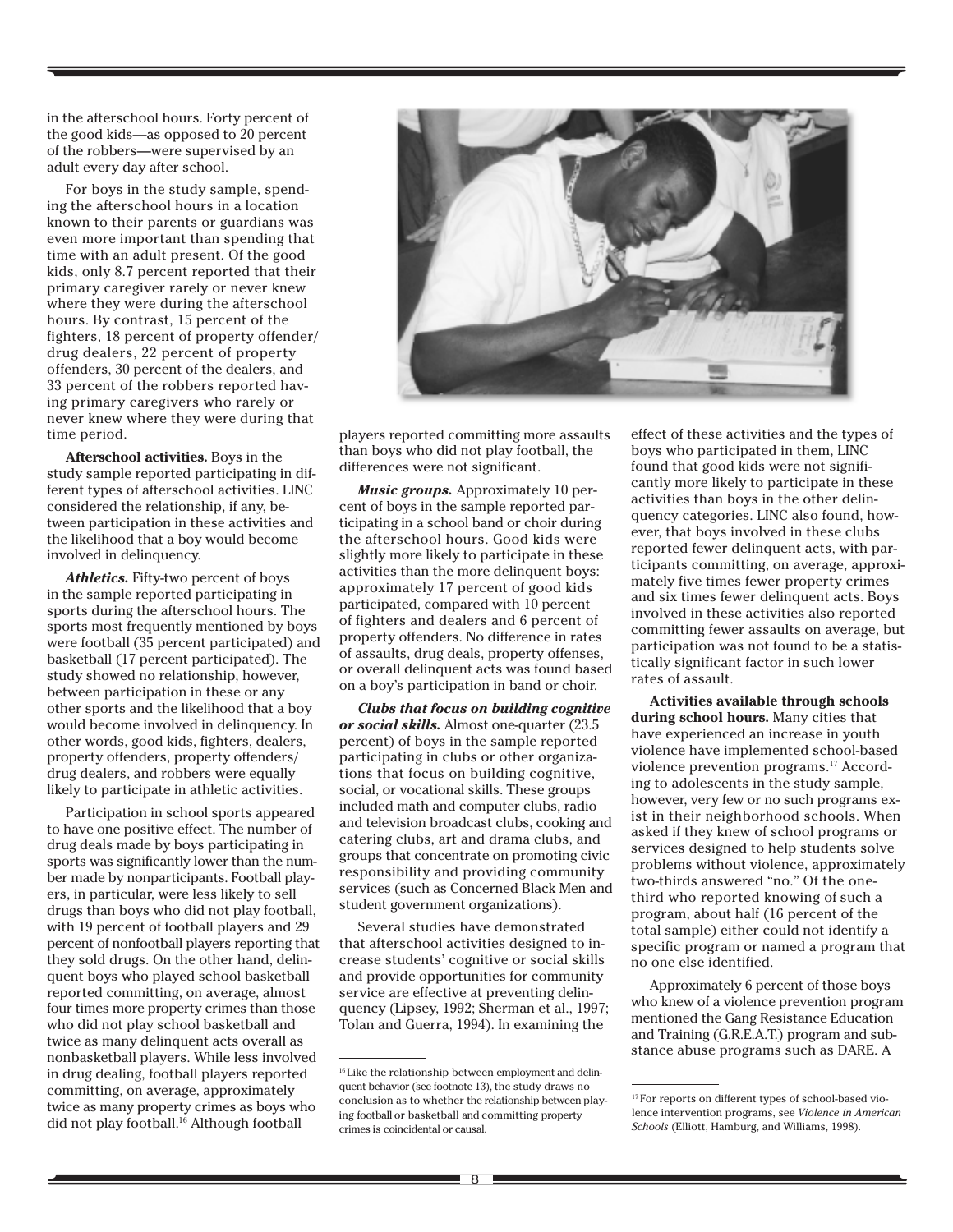small number of boys mentioned programs run by particular counselors or teachers, peer programs, conflict resolution programs, and mediation. The study found no relationship between boys' identification of schoolbased violence prevention programs and their level of delinquency.

**Suspension and expulsion.** Although youth crime peaks in the afterschool hours, school hours in DC are also a prime time for violence, according to The Urban Institute. This has not been true in other cities (Snyder and Sickmund, 1995). Violence during school hours, The Urban Institute found, may not necessarily occur on school grounds, but in areas surrounding schools (Gouvis, Johnson, and Roth, 1997).

Findings in LINC's study indicate that high rates of suspension and expulsion in DC schools may be contributing to high rates of violence during school hours. The majority of boys in the sample (76 percent), for example, reported having been suspended from school at least once. Even among the good kids, more than half (57 percent) had been suspended at least once. All of the dealers and almost all (91 percent) of the property offenders/drug dealers had been suspended at least once.

Expulsion rates were also high in the three study neighborhoods: more than 20 percent of the boys interviewed reported having been expelled from school. In addition, LINC found a strong association between expulsion and delinquent behavior. Although only 8 percent of the good kids and 12 percent of the fighters had been expelled, 40 percent of the dealers and 40 percent of the robbers had been expelled.

For the 6-month period prior to the interview, the number of delinquent acts reported by boys who had been suspended was, on average, more than three times that of boys who had never been suspended. The boys who, at the time of the interview, said that they were not in school reported committing, on average, more than four times the number of delinquent acts during the preceding 6 months as did the boys who were attending school at the time of the interview.

**Activities available through youthserving organizations.** According to written materials provided by youth-serving organizations, many such organizations in DC focus on delinquency prevention and skill building. An update of the 1994 *Resource Directory of Youth Services in the District of Columbia* (updated by ILJ for this study) lists more than 50 organizations in or adjacent to the three neighborhoods

#### **Table 3: Programs in Study Neighborhoods Available for Children**

| Program type                 | Neighborhood 1 | Neighborhood 2 | Neighborhood 3 |
|------------------------------|----------------|----------------|----------------|
|                              |                |                |                |
| Academic                     | $\overline{4}$ | 7              | 1              |
| Other educational            |                | 3              |                |
| Drug abuse only              | $\mathfrak{D}$ |                |                |
| Drug and alcohol abuse       |                | 1              | 1              |
| Substance abuse education    |                |                |                |
| General health               | 2              |                |                |
| OB/GYN                       |                |                |                |
| Health education             |                |                |                |
| Mental health                |                |                |                |
| Life skills/Parenting skills | 1              |                |                |
| Crisis intervention          |                |                |                |
| Basic needs                  |                |                |                |
| Childcare                    | $\overline{4}$ | $\overline{2}$ | 3              |
| Recreation                   | 3              |                |                |
| Delinguency prevention       | $\overline{4}$ | 3              |                |
| Investigation services       |                |                |                |
| Arts                         |                |                |                |
| Other                        | 1              |                |                |
| <b>Total</b>                 | 22             | 25             | 9              |

examined in this study (table 3). Almost half of these organizations described themselves as providing services for delinquency prevention or intervention, and approximately 30 percent specified approaches for supporting the development of life skills, parenting skills, and other skills found to prevent delinquency. Only 24 percent of the boys in the study sample reported participating in the activities or programs of any such community organization.

LINC also found that community centers and youth service agencies in the District are failing to engage adolescent boys in afterschool activities. Although these centers and agencies constitute approximately one-half of the youth services agencies listed for the neighborhoods in which the boys lived, less than 4 percent of the boys said that they had participated in activities provided by a DC community center or youth agency.

Eighty percent of boys in the study sample were unable to name a single neighborhood organization with programs designed to help youth solve problems without resorting to violence. Less than 4 percent named a community center or other city youth service organization. Although the resource directory lists several churches and other religious organizations in each of the three neighborhoods, only 1 percent of the boys named a church group. The organization identified by the

largest number of boys (9 percent) was the Boys & Girls Club.

According to the boys' responses, affiliates of national youth organizations (such as Boys & Girls Clubs of America, Boy Scouts of America, the National 4–H Council, and Big Brothers Big Sisters of America) reached a substantially greater proportion of boys than purely local, communitybased organizations. Affiliates, the study found, provided services to youth in all six delinquency categories. Although almost one-half of the boys reported belonging to or participating in the activities of an organization that may have been a local affiliate of a national youth-serving organization at some time in the past, whether the organizations were affiliated with a national organization could not be verified. The organization named by the most boys (27 percent) was the Boys Club. However, unlike those in other cities (that are affiliated with the national organization), some Boys Clubs in DC are independent and share only the name—and not the programs, services, or staff training—of the national organization. Moreover, at the time of their interviews, only 14 percent of the boys were still Boys Club members.

In recent years, major national youth organizations, including Boys & Girls Clubs and others discussed in this section, have developed programs tailored to reaching youth in inner-city areas and providing them with the types of opportunities that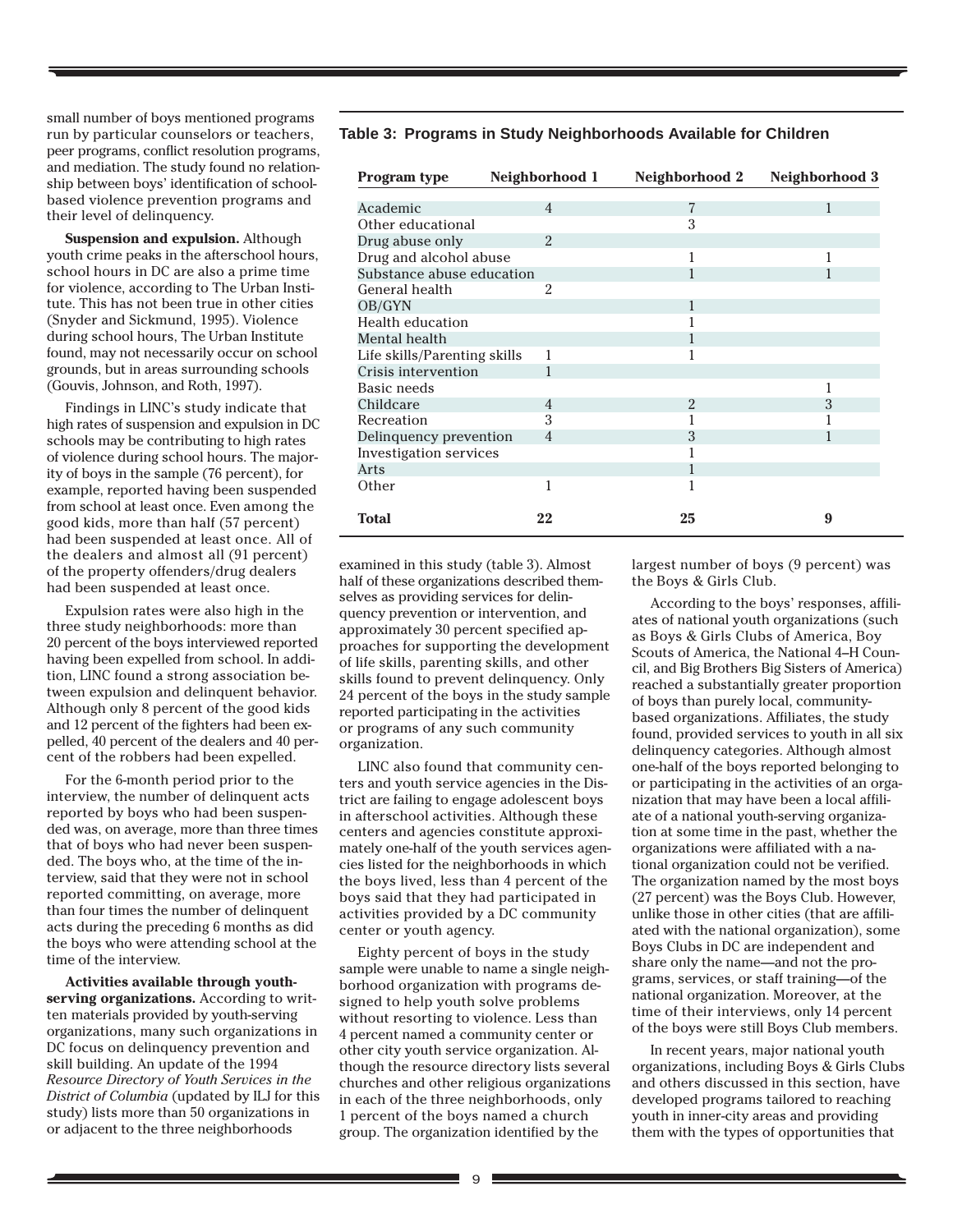

research has demonstrated help prevent delinquency and allow youth to develop skills needed for productive adult lives (Chaiken, 1998a). According to a previous LINC survey, national affiliates that provide programs in inner-city neighborhoods attract far more adolescent participants than their counterparts in locations where adolescents are at a lower risk of delinquency. Moreover, national affiliates are more likely to operate safely in these areas when police are responsive to cooperating with them (Chaiken, 1998b).

Efforts of nationally affiliated organizations launched in the DC area are described below. The information is based on written materials submitted by the organizations.

- ◆ Boys & Girls Clubs of Greater Washing**ton** has provided outreach programs in five DC Club locations and in housing developments located in neighborhoods with high poverty and crime rates. Programs provided by these affiliates of the national organization include Keystone Clubs (designed to present opportunities for teen boys to develop productive leadership skills) and, until DC funds were cut, Smart Moves (a delinquency prevention program for younger adolescents that is firmly grounded in research on adolescent development).
- ◆ **U.S. Department of Agriculture 4–H and Youth Development Service,** one of the first national organizations to base programming for at-risk youth on research on adolescent development,

provides skill development programs for teens in schools located in high-crime areas. While funding was available, it also sponsored project HIPS (Helping Individual Prostitutes to Survive), an outreach program for teen prostitutes that included a 24-hour hotline and a van sent out on weekend nights (from 10 p.m. to 6 a.m.) to provide vital information about available services.

- **Boy Scouts of America, National Capital Area Council,** has made an effort to recruit boys from kindergarten to grade 12 attending schools in underserved neighborhoods. Through this new outreach and longstanding programs such as Learning for Life—the local Boy Scouts council provides important opportunities for youth to develop social skills.
- **Big Brothers of the National Capital Area** sponsors **"Bigs in Blue,"** a volunteer program in which DC Metropolitan Police officers serve as Big Brothers for at-risk children in the District.

#### **Barriers to Delivery of Youth Services**

In analyzing data collected from administrators and staff of youth-serving organizations, LINC found two primary barriers to the effective delivery of youth services in the District: a lack of coordination between the DC local government and youthserving organizations/agencies in the area and an excess number of inactive coalitions intended to head efforts to improve youth services in DC.

The "Comparative Analysis" section below discusses other barriers to the effective delivery of youth services by comparing DC with other cities and evaluating how well the District is delivering services and programs to youth.

**Lack of coordination.** In Washington, DC, the LINC study found, local government agencies are involved in very few coordinated efforts to address the problems of juvenile crime, delinquency, and violence. LINC's analysis showed that juvenile justice and other local government agencies in nearby Northern Virginia and suburban Maryland are working closely with local youth organizations in those areas, but that DC's government agencies are trying to provide youth programs themselves, rather than cooperating with youth organizations experienced in programs and services to youth.

LINC found that the DC Metropolitan Police Department (MPD) staffs eight of its own Boys Clubhouses. These clubs are

maintained through grants and other nonprofit funding sources, but salaries and benefits of officers working at the clubs are paid by the MPD. As DC's budget shrinks or suffers cuts, services such as these—dependent on local funds—will shrink or disappear as well. As part of this study, ILJ conducted a survey of youth services available in DC in 1994. By 1996, ILJ found, 15 percent of the services available in 1994 (92 out of 620) had vanished.

**Inactive coalitions.** This is not the first study to recognize a lack of collaboration among DC agencies and organizations. Respondents in interviews carried out by LINC as part of this research, in fact, commonly mentioned that they, the Federal Government, and various other national organizations had separately sponsored coalitions or task forces to spearhead efforts to pull youth-serving organizations in DC together. Because many agencies and organizations sponsoring coalitions in DC have been unaware of one another's efforts, DC has many coalitions, each with a relatively small number of participants and most of which have failed to produce effective action plans. In addition, LINC found, these coalitions often duplicate one another's efforts and goals.

For example, the Office of Justice Programs (OJP) in 1993 funded a limited number of cities to form coalitions to prevent violence. Coalitions formed include the DC Pulling American Communities Together (PACT) Project, which brought a subset of DC agencies together to discuss gaps in services and design a strategic plan for addressing those gaps. A high priority of DC PACT was "to coordinate resources and share information on local and federal anti-violence efforts" (DC PACT, Undated). Join Together, a Robert Wood Johnson Foundation-funded project that was founded in 1991 and is based in the Boston University School of Public Health, was formed to help communities bring about concerted action to prevent violence and substance abuse. With additional funding from the U.S. Department of Health and Human Services, DC has been one of Join Together's focal cities. Kids Count, funded by the Annie E. Casey Foundation, was designed to support communities around the Nation, including DC, to measure and report on the status of children (including their involvement in violence and drug use) in order to promote public action on behalf of children locally.

Although the efforts of PACT, Join Together, and Kids Count have resulted in highly visible coalitions and concerted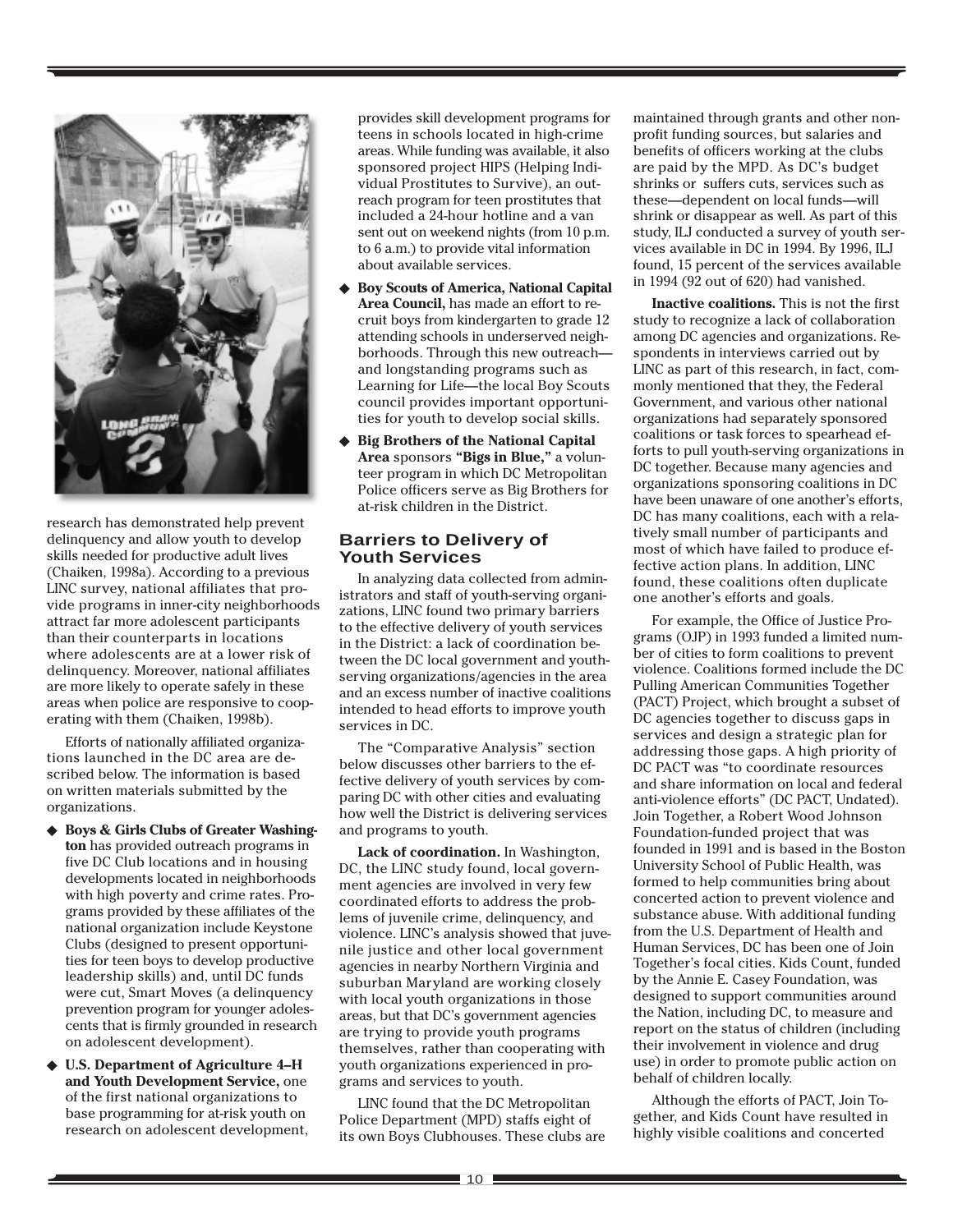strategies in places other than Washington, DC, few administrators interviewed in DC knew about these three organizations' approaches, and none of the respondents were aware of more than one of the approaches. Staff involved in bringing these approaches to fruition in DC found the experience disheartening because of key agencies' unwillingness to cooperate.

# **Comparative Analysis**

#### **Process**

After analyzing the data collected from boys in the study sample and from youthserving organizations, LINC compared its findings with those of studies of youth crime and responses to youth violence in other cities. At the time of the DC study, the author was involved in research on youth programs and violence prevention in several cities around the Nation. Twelve of these cities (each of which had been the subject of previous research) were selected for comparison with DC. Three (Arlington, TX; Bristol, CT; and Spokane, WA) were selected by a panel of experts for their exemplary approaches to youth crime and violence prevention; four (Eureka, CA; Pocatello, ID; Rapid City, SD; and Redding, CA) had been involved in an ongoing partnership of law enforcement agencies and researchers sponsored by the National Institute of Justice (NIJ); and five (Beaufort and Summerville, SC; Philadelphia, PA; and Salinas and San Jose, CA) were cities in which a new violence intervention project (VIP) had recently been piloted by the Girl Scouts of America and evaluated by LINC.<sup>18</sup> The approaches to preventing youth violence and furnishing safe places for youth during the afterschool hours that were used in these 12 cities provided an instructive contrast to the approaches employed in DC.

The comparison was carried out with two questions in mind: (1) whether the relatively high rates of youth violence in DC were attributable to differences in patterns of delinquency among DC boys; and (2) whether the high rates of youth violence were a product of the way that DC organizations have dealt with children, especially adolescent boys.

Patterns of youth delinquency in different cities have been the subject of criminological inquiry for more than 50 years. Research in the area has included seminal

studies in Denver, CO (Huizinga, 1998), Philadelphia, PA (Wolfgang, Figlio, and Sellin, 1972), Pittsburgh, PA (Browning and Loeber, 1999), and Rochester, NY (Thornberry and Burch, 1997). As discussed above, the fundamental patterns of delinquency among DC boys are very similar to those found among boys in other cities. For example, most DC boys reported committing at least some minor acts of delinquency involving defiance of authorities (such as drinking alcohol without adult permission). As findings in other studies have also shown, some DC boys were delinquent fighters but limited their criminal offenses to occasional bouts of aggression. Like boys in other cities, a relatively small proportion of DC boys were the most delinquent in terms of the seriousness, spectrum, and number of crimes they committed.

Given the similarities between boys in DC and boys in other cities, LINC considered whether the role of DC agencies and organizations could be a factor in the higher rates of violence among DC youth.

#### **Discussion**

In completing its comparative analysis of findings in this study and findings in studies of the 12 cities listed above, LINC concluded that several obstacles stand in the way of DC's effective delivery of youth services. As a result of these obstacles, DC adolescents at the highest risk of violence and delinquency may not be receiving necessary support and services. In particular, LINC's comparative analysis revealed two barriers to the effective delivery of youth services in DC: insufficient involvement of Federal agencies and local businesses and an excess number of unaffiliated and uncoordinated organizations.

**Insufficient involvement of Federal agencies and local businesses.** LINC found that in other cities, major industries and high-level business executives play an important part in meeting local needs including those of youth (Chaiken, 1998b). Responding to increases in juvenile violence and crime, for example, business leaders in other communities have taken steps to ensure that the causes of the violence are understood and that measures for preventing violence and delinquency are undertaken (Chaiken, 1998b). Many have donated their time and skills or provided incentives for staff members to work with youth-serving organizations in roles ranging from serving on local boards and commissions to volunteering at local schools to leading afterschool programs at community centers (Chaiken, 1998a, 1998b, 1998c).

The Federal Government is the District's major industry. LINC's study found, however, that although Federal employees and elected officials may live in the District and possess valuable leadership and organizational skills that would be of help to community-based organizations, many are not personally involved in any youthserving or other civic organizations in DC.

Several rationales have been offered by elected officials and Federal employees interviewed about this lack of involvement. Congressional leaders and staff make clear that their primary responsibility is to youth in their own States, not children in DC. Federal employees suggest—correctly or incorrectly—that there is an implicit conflict of interest in providing personal attention to organizations that may receive Federal funds for youth activities. Others say their role is to serve all of the Nation's children—rather than those in a particular city. Others offer the justification that attempts by Federal employees to bring about change in DC would be resented as interfering with home rule. Yet, from a comparative perspective, the major difference between Federal agencies and private industry is that the latter realizes an economic benefit from actively promoting strong programs for youth. In cities such as Arlington, TX, chief executive officers (CEO's) in private companies point out that by solving youth problems and reducing crime, their companies have a competitive advantage in recruiting the best and brightest employees to move to and live in the local area. They also realize that local high-quality afterschool programs that attract and supervise adolescents allow employees with school-age children to work without interruptions and more productively during the hours when school is not in session. CEO's also view the good will generated by encouraging employees to play active roles in delivering services to youth as a form of capital investment.

**Excess number of unaffiliated organizations.** In many cities, the majority of organizations serving youth are members or affiliates of larger "umbrella" organizations (see, e.g., Chaiken, 1998b). For example, a city may have a large number of Boys & Girls Club programs, all of which operate under the aegis of a regional office of the Boys & Girls Clubs of America organization. Moreover, in cities such as Arlington, TX, and Spokane, WA, there is a high degree of coordination among the various umbrella organizations. Together, the organizations carve out niches of expertise, plan services to ensure that

<sup>18</sup> Girl Scout VIP was piloted in other cities that did not provide a reasonable basis for comparison with Washington, DC (Chaiken, 1998a).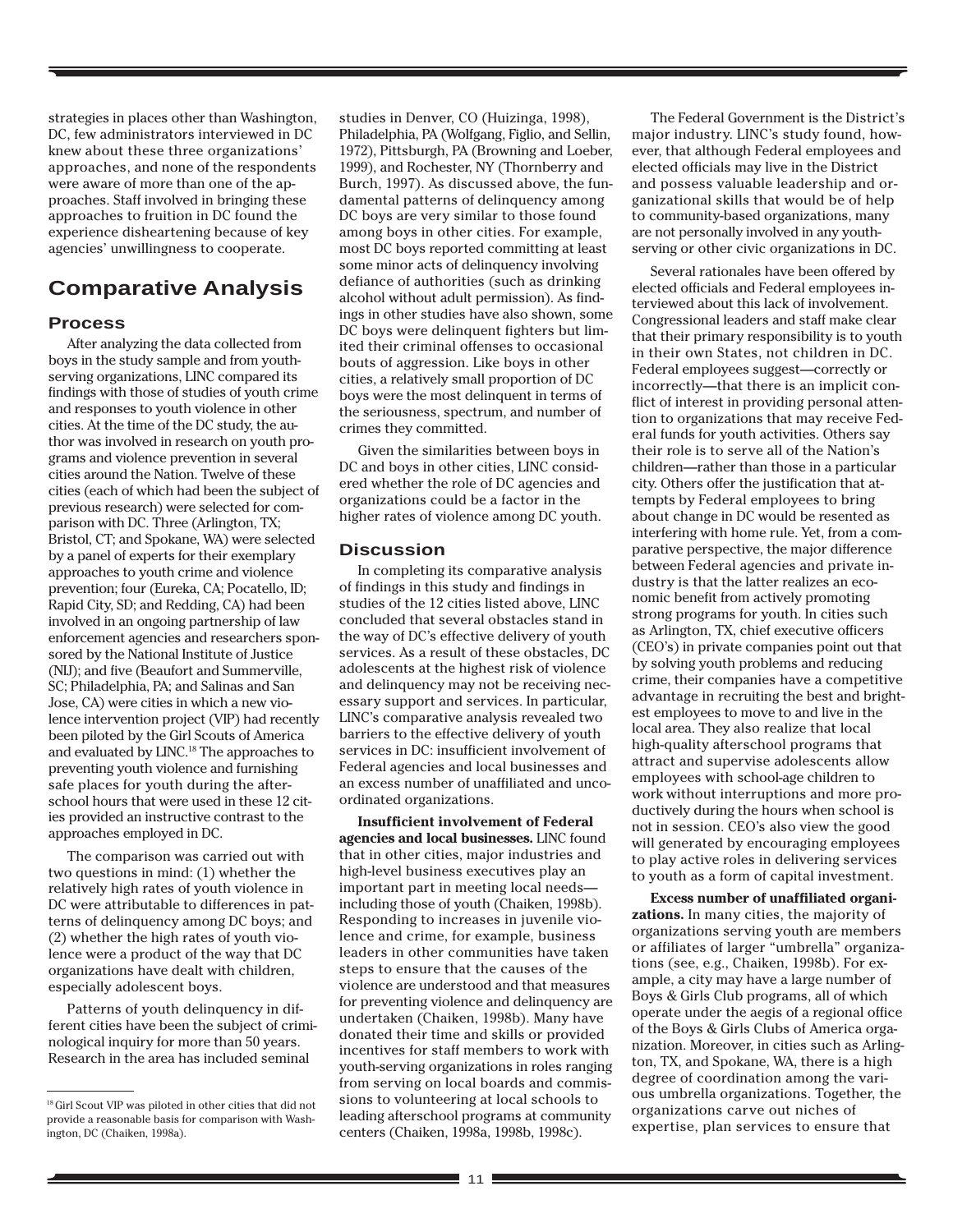school-age children in all parts of the city are served, and provide a selection of interesting and educational activities for young participants to choose from. Affiliates also cooperate in citywide assessments of children's needs and support one another's fundraising activities. In cities such as Bristol, CT, these organizations work with the police department and the schools to identify youth who are getting into trouble because they are unsupervised; together, these groups have developed a plan to ensure that the identified youth are brought into at least one organization and are involved in skill-building activities.

In DC, no such cooperation is taking place. Organizations have not carved out different areas of expertise to address the multiple needs of children in the District. The ILJ update of the 1994 directory of services showed high turnover of organizations receiving funds to provide youth services. In interviews for this study, administrators in unaffiliated organizations made clear that they found it impossible to carve out a niche of expertise. To continue to exist, administrators explained, organizations needed to shift missions when funding was lost and when additional funding became available.

Program funding, LINC found, appeared to be based on hunches about the needs of children in the District rather than a common base of research. Some administrators, for example, knew about the DC Kids Count program; most did not. Some administrators described certain programs proudly as preventing delinquency by building self-esteem or through athletic activities, even though a growing body of research suggests that such programs are not effective (Tolan and Guerra, 1994). In addition, DC funding was cut for the nationally affiliated Boys & Girls Clubs' Smart Moves programs, even though these programs include components shown to reduce delinquency.

# **Policy Implications: What Can Be Done for Boys in DC?**

# **Providing Early Intervention**

Although the youngest boys in the sample were on average the least delinquent, some very young boys (13-year-olds) reported seriously delinquent conduct. Such conduct—together with a marked increase in the seriousness of delinquent conduct as boys get older—demonstrates a com-



pelling need for early intervention. Many cities have met this need by offering proven programs such as Head Start and providing parenting classes and home visits to youth at high risk of delinquency (Chaiken and Huizinga, 1995).

## **Providing Structure and Supervision**

Because of the high incidence of violence committed by or against youth during afterschool hours, many communities have focused on providing supervision and structured activities—especially for children at high risk for violence—during that time period (Chaiken, 1998b). The six recommendations below would address specific concerns relating to the lack of supervision for boys in DC during the afterschool hours.

**Bring boys under control of responsible adults.** In many cities across the Nation, juvenile violence is declining (Poe-Yamagata, 1998; Fox and Zawitz, 1998). A growing number of researchers and policy analysts agree that the decline is largely attributable to concerted community efforts to bring adolescents under the control of adults who have the authority to:

- ◆ Make and make known clear and specific rules for behavior.
- ◆ Make and make known clear and fair sanctions for breaking these rules.
- ◆ Apply these sanctions immediately to those who violate rules.
- ◆ Make other youth aware of when and why particular sanctions have been applied.

The following adults in each community should work together and support one another's efforts to bring children under their control:

- ◆ Family members and other caregivers.
- ◆ Neighbors working together in community-based organizations.
- ◆ School staff members, including administrators, teachers, and guidance counselors.
- ◆ Staff and administrators of youth-serving organizations that offer educational and recreational programs for youth during the afterschool hours.
- ◆ Police and other law enforcement officers.
- ◆ Probation officers, prosecutors, defense attorneys, and other professionals in the juvenile justice system.
- ◆ Staff of child welfare and protective services agencies.

**Channel energy into productive activities.** Many cities have moved beyond simply controlling delinquent behavior to channeling the energy of youth into productive activities—including crime reduction activities. Under the supervision of adults skilled in guiding them, young people are taking the lead in projects such as neighborhood cleanups, vandalism and graffiti removal projects, Neighborhood Watch programs, community pride days, and cross-age tutoring and mentoring programs for younger children (Chaiken, 1998b). Recent research shows that participation in these activities reduces teen pregnancy and substance abuse more than standard educational approaches to delinquency reduction (Allen et al., 1997). Caring adults—parents, other caregivers, and staff in local unaffiliated youth organizations—provide a tremendous potential resource for controlling and guiding youth.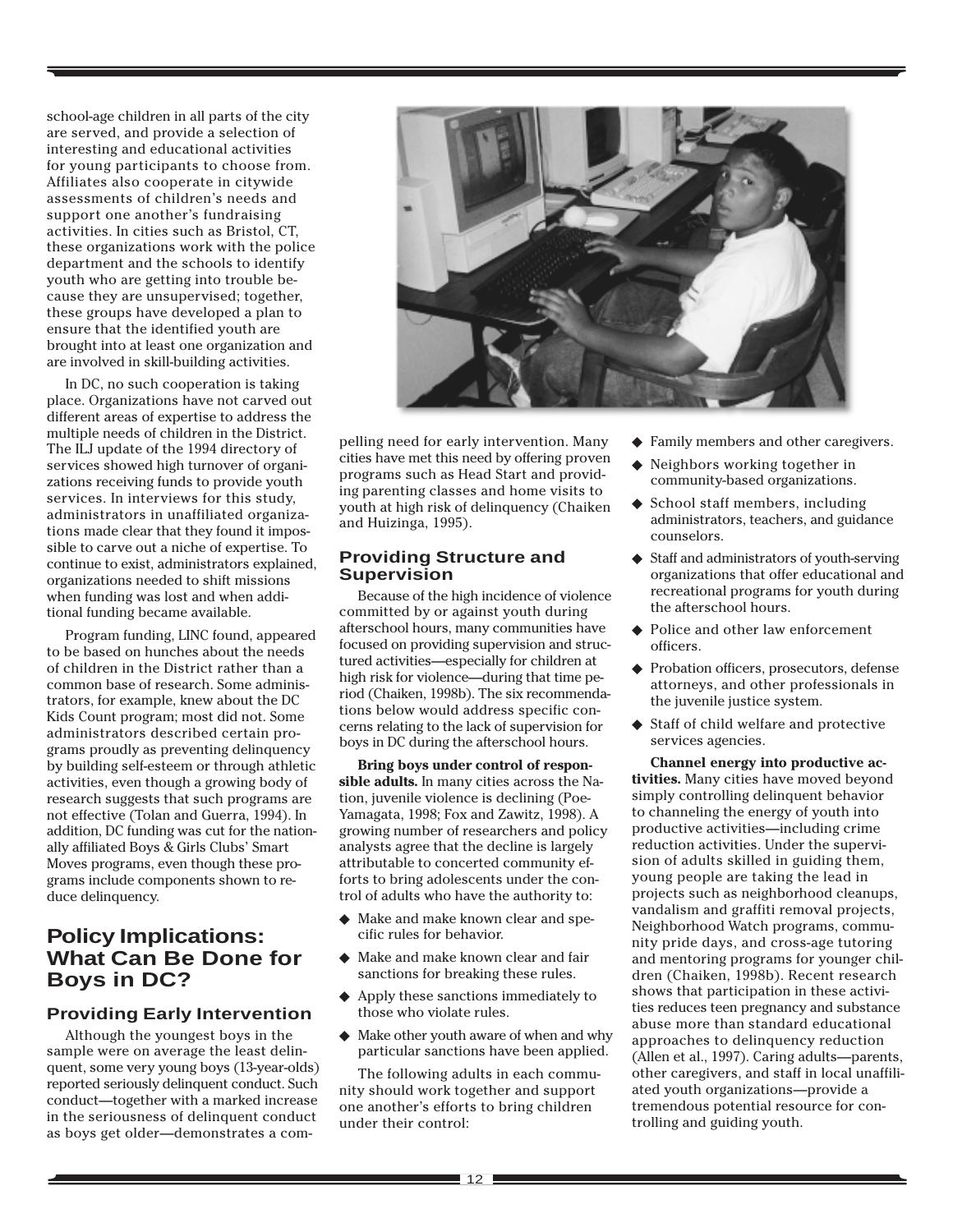A growing body of research, however, also shows that not all afterschool programs are effective at preventing violence and delinquency (Tolan and Guerra, 1994). In fact, sports, one of the most widely provided afterschool activities for adolescent boys, was shown to have little or no positive effect on violence or other forms of delinquent behavior. Rather than focusing on athletic activities, therefore, policymakers may want to provide programs shown to be effective at reducing delinquent behavior (for example, programs intended to teach cognitive skills).

In attempting to channel youth's energy in a positive direction, policymakers should also aim to convince DC boys that their earning power in the long run will be higher if they pursue legal money-earning activities in their spare time. By doing so, DC may be able to use the boys' strong economic motivations as an incentive for positive rather than antisocial behavior. In Redding, CA, for example, police officers have capitalized on boys' economic motivations by giving groups of youth "COPS dollars" when they complete projects to improve their neighborhoods. Endorsed by local merchants, COPS dollars can be redeemed at restaurants and other businesses popular with community youth. As a result of this program, boys in blighted areas who used to hang out and get into trouble are removing litter, cleaning up vacant lots, and creating play and recreation areas for themselves and younger children. Judging from their willingness to approach officers and ask what needs to be done in return for COPS dollars, boys in addition to the police, businesses, and other residents—favor this approach.19

**Adjust police patrols.** Another action that DC may take to reduce violence and delinquency during afterschool hours is increasing the number of police patrols during the hours that area schools release students. Although one additional patrol car is not likely to have a major impact on levels of afterschool violence, several officers walking the streets and talking to students as they leave school have been effective in other cities. In Eureka, CA, for example, a growing number of assaults involving youth (including drive-by shootings near one school) were essentially eliminated after the police department appointed an experienced officer to serve as a schoolbased youth/ethnic liaison officer. During

school hours, this officer works in partnership with administrators, counselors, and teachers to reduce truancy and other harmful behavior through a combination of teaching, counseling, and coordinated case management. During school breaks and before and after school hours, the officer patrols the streets surrounding the school and stays in radio contact with school staff monitoring school property and nearby areas.<sup>20</sup>

Other cities' patrol plans have involved not only the police, but neighbors, local business owners, and youth organizations, in an effort to minimize the chance that releasing large groups of students into the community at the same time each day will result in fights or violence (Chaiken, 1998b). Steps taken in other cities include having adults with police walkie-talkies patrol streets near schools each day during arrival and departure times, keeping students engaged in constructive afterschool activities, and transporting students directly home following these activities (by which time children's parents or other caregivers will have returned home from work) (Chaiken, 1998b).

**Involve national organizations.** A survey of seven national youth-serving organizations revealed that such organizations are reaching significantly larger numbers of children at high risk of violence and delinquency in cities other than DC (Chaiken, 1998b). According to the survey, nationally affiliated organizations in other cities are providing constructive activities at the very time children are most at risk for violence in most parts of the country—the afterschool hours. Increasing the involvement of the many local chapters and affiliates of national youth organizations in the District is essential to reducing youth violence and delinquency in DC.

**Involve local organizations.** As the Nation's Capital, Washington, DC, is home to numerous private foundations, firms, Federal agencies, and universities that have spent large sums of money on research, demonstration projects, and evaluations focused on determining what works and what does not work in preventing juvenile violence and delinquency and promoting the healthy and safe development of youth. In fighting violence and juvenile delinquency, the DC community needs to tap into the knowledge, experience, and resources of all of these organizations and enlist their

support and active involvement in providing structure and supervision to youth.

**Address needs of expelled and suspended students.** As a result of high rates of suspension and expulsion in DC, large numbers of boys are released into the community without supervision. Without supervision and structured activities, many of these boys are committing delinquent acts. Both to protect the community and to meet the needs of expelled and suspended students, parents, school administrators, government agencies, and youth-serving organizations in DC need to explore ways to deliver safe and meaningful activities to these students during school hours. In cities such as Pocatello, ID, and Eureka, CA, youth who are removed from traditional classrooms because of disruptive behavior are placed in alternative classes with fewer students and with teachers specifically trained to address behavior problems. Rather than allowing students to wander the streets unsupervised, these communities are providing increased supervision. In Pocatello, the community is also securing and seeking the enforcement of injunctions that prohibit students from gathering together outside a school setting during school hours.

### **Applying Swift and Sure Sanctions**

As shown by LINC's study, a small number of youth in the three DC study neighborhoods are responsible for a large proportion of the crime and violence. To combat youth violence and crime, authorities need to apply swift and sure sanctions to the city's most serious juvenile offenders. These offenders need to be identified and informed of the sanctions for specific categories of delinquent behavior (both for themselves and for any "crews," gangs, groups of friends, or other individuals who act as accessories). In addition, because serious offenders should be sanctioned immediately after committing delinquent acts, the cumbersome process of handling juveniles in courts and corrections must be streamlined.

An immediate and substantial response by the criminal justice system to delinquent acts can effectively control serious offenders' worst behavior. In Boston, MA, for example, Federal, State, and local law enforcement agencies have worked together to crack down on illegal gun markets, and local agencies have made a concerted effort to identify and control the city's most violent youth (including gang members). As a result of these efforts, escalating rates of youth violence dropped precipitously. To

<sup>&</sup>lt;sup>19</sup> Based on observations and interviews being carried out as part of NIJ-sponsored LINC project 95–IJ–CX–0047.

<sup>20</sup> Based on observations and interviews being carried out as part of NIJ-sponsored LINC project 95–IJ–CX–0047.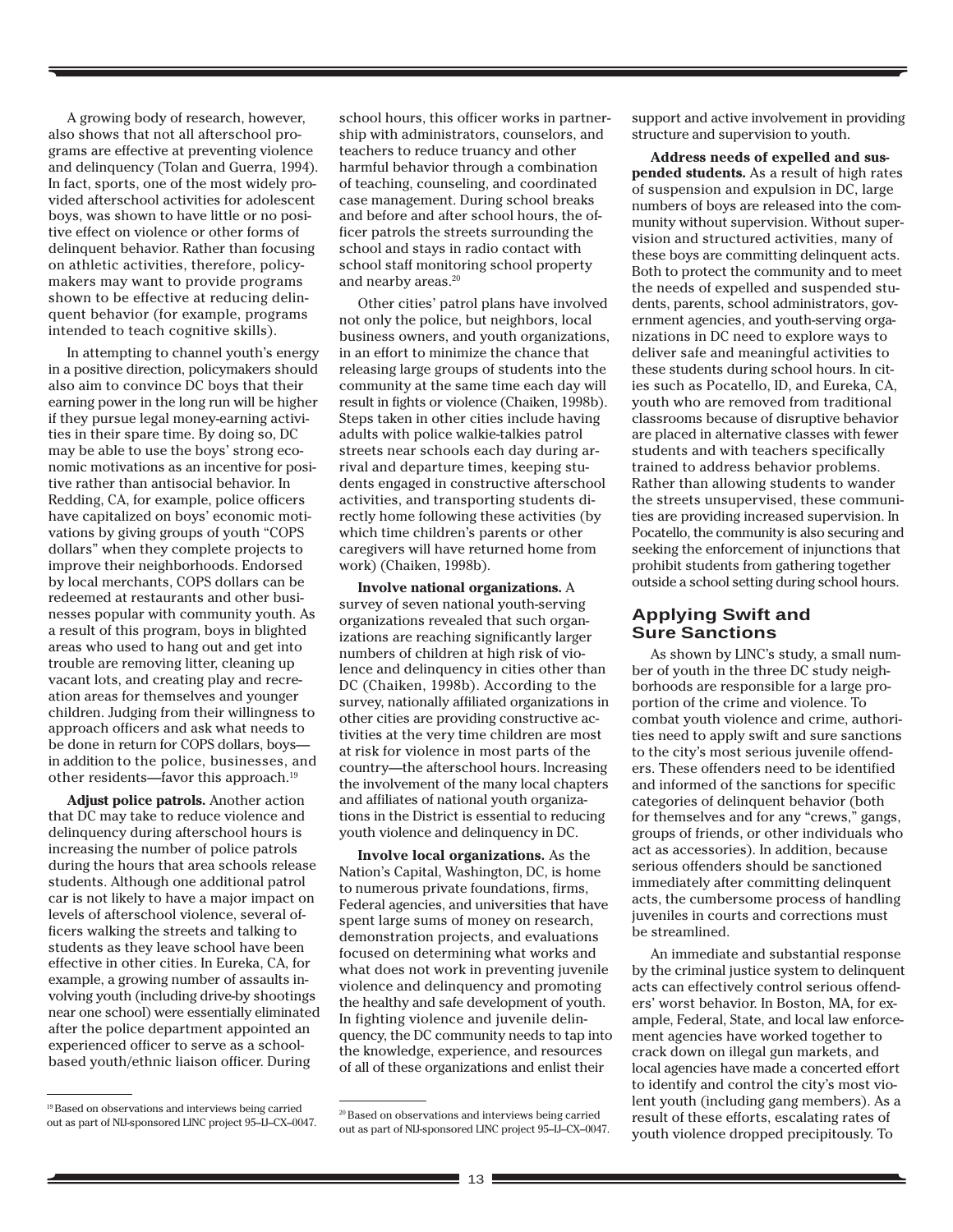carry out a Boston-type effort and get serious juvenile offenders under control, DC will need the same cooperation among community groups, law enforcement officers, and juvenile justice agencies that took place in Boston and surrounding communities (Kennedy, 1998).

This type of community action presents an opportunity for DC and its police department to reorganize immediately—and for a cause that is likely to enjoy the community's full support. It also creates an opportunity for Federal agencies, such as the U.S. Department of the Treasury's Bureau of Alcohol, Tobacco and Firearms (ATF) and the U.S. Department of Justice's Drug Enforcement Administration and Federal Bureau of Investigation, to act as partners in support of the MPD. At the same time, it allows researchers who have studied effective approaches in other cities to provide practical advice to policymakers about the resources, tactics, and personnel needed to apply swift and sure sanctions to the small number of serious and violent juvenile offenders in DC. By sending a clear message that violence and the use of weapons will not be tolerated and applying sanctions immediately for delinquent acts, DC may encourage its most serious juvenile offenders and their friends to pursue noncriminal activities.

#### **Reducing Gun Violence**

Strategies for reducing youth violence involving guns include making guns safer, making them less available, and influencing how youth use them (Mercy and Rosenberg, 1998). Although the first strategy requires technological advances, recent research has revealed a promising measure for reducing gun availability (and, in turn, reducing the number of fatalities and injuries resulting from fights or incidents involving guns) (Kennedy, 1998). Recent research has also revealed a way to affect teens' willingness to stop carrying guns. These measures are described below.

**Identify and shut down suppliers.** Working with local police departments in a number of areas, including DC, ATF has traced guns being used by youth and found that in most cities, guns are being supplied by a limited number of out-of-State gun dealers (Kennedy, 1998). Once identified, some gun suppliers have been closed down. Continued collaboration with ATF is well advised.

**Enlist the boys' help in reducing gun use.** A substantial body of research reveals that in violent neighborhoods, boys carry guns for protection primarily because other boys or men carry guns (Mercy and Rosenberg, 1998). To break this cycle of

violence, policymakers need to convince boys that if they stop carrying guns, others will do so too. In neighborhoods such as Arlington, TX, youth workers have found that teens are most likely to stop carrying guns when they are involved in the process of deciding when and where police will enjoin weapon carrying, how the prohibitions will be monitored, and what sanctions will be applied for violations (Chaiken, 1998b).

In cities such as Boston, MA (Kennedy, 1998), New York, NY (Bruce Johnson, National Development & Research Institutes, Inc., 1997, personal communication), and Redding,  $CA<sub>21</sub>$  groups of boys previously involved in violence were informed by police and other juvenile justice agencies of steps that would be taken to control the entire group if any boy in the group violated any gun laws. Such crackdowns rapidly led to self-policing on the part of formerly violent groups—and a rapid reduction in the number of gun fatalities in those cities (Kennedy, 1998).

#### **Improving Coordination**

**Between government agencies and private organizations.** Realizing that, under the current organizational structure in DC, no single agency can deal with the many aspects of youth development and the many causes of delinquency, government agencies in the city, including schools, the police department, and child welfare and protective services agencies, should work together and reach out to private organizations to address problems collectively (Chaiken, 1998b). Representatives from these agencies and organizations, as in other cities, could come together to propose and implement coordinated action plans to help both individual children in trouble and small groups of children who may be experiencing or causing problems in their neighborhoods or schools. The combined expertise of representatives from different organizations serves children and their communities well.

**Among local affiliates of national organizations.** Affiliation with national organizations sustains access to proven programs and materials designed by youth development professionals and evaluated by researchers. Executive directors of affiliates of national youth organizations typically work together on an ongoing basis to define the niche that each will fill (Chaiken, 1998b). Although they may not share specific program materials, organizations often share space, keep one another informed of emerging problems facing youth, and support one another's fundraising activities. Officers of different affiliates of national organizations may serve on local boards and commissions together, along with key members of the business community and top administrators of local government agencies. Absent coordination with one another and oversight of a national organization, organizations may duplicate efforts or fail to use funds for direct services to youth. Each unaffiliated organization, for example, needs funds to support costly administrative functions, facility maintenance, preparation of grant proposals, and other fundraising activities.

As a result of collaboration among nonprofit youth organizations in many cities, adolescents in poor neighborhoods (those most vulnerable to delinquency) have access to a variety of afterschool programs such as computer classes, drama activities, and tutoring. These programs help youth build skills that in the short term prevent delinquency and that in the long term may promote a successful transition to productive adulthood (Chaiken, 1998c). Given the lack of such coordination in DC, children from the three neighborhoods studied have had access to few such programs.

### **Conclusion**

As reflected by this study's findings, violence by juveniles in DC is far from random. Regular patterns exist as to where and when it takes place and what types of boys are committing violent acts. These patterns are essentially the same as those found in other cities—including many that have made major strides in reducing juvenile violence in a relatively short period of time.

With resources equal to or greater than those of cities that have implemented effective juvenile crime prevention programs, Washington, DC, should look to the success of other cities and begin implementing similar programs for its own youth. Beginning in the most violent neighborhoods, DC should develop an action plan for bringing delinquent boys under control. With violence and crime in these areas controlled, the city could then work on a more comprehensive strategy for delinquency prevention and youth development. Any such strategy, however, will require the concerted efforts of a variety of community members and organizations. Only by coordinating efforts—across agencies, organizations, schools, and even neighborhood lines—will DC address and eliminate the most serious patterns of delinquency and control the most

delinquent youth. 21 Data collected by LINC as part of NIJ grant 95–IJ–CX–0047.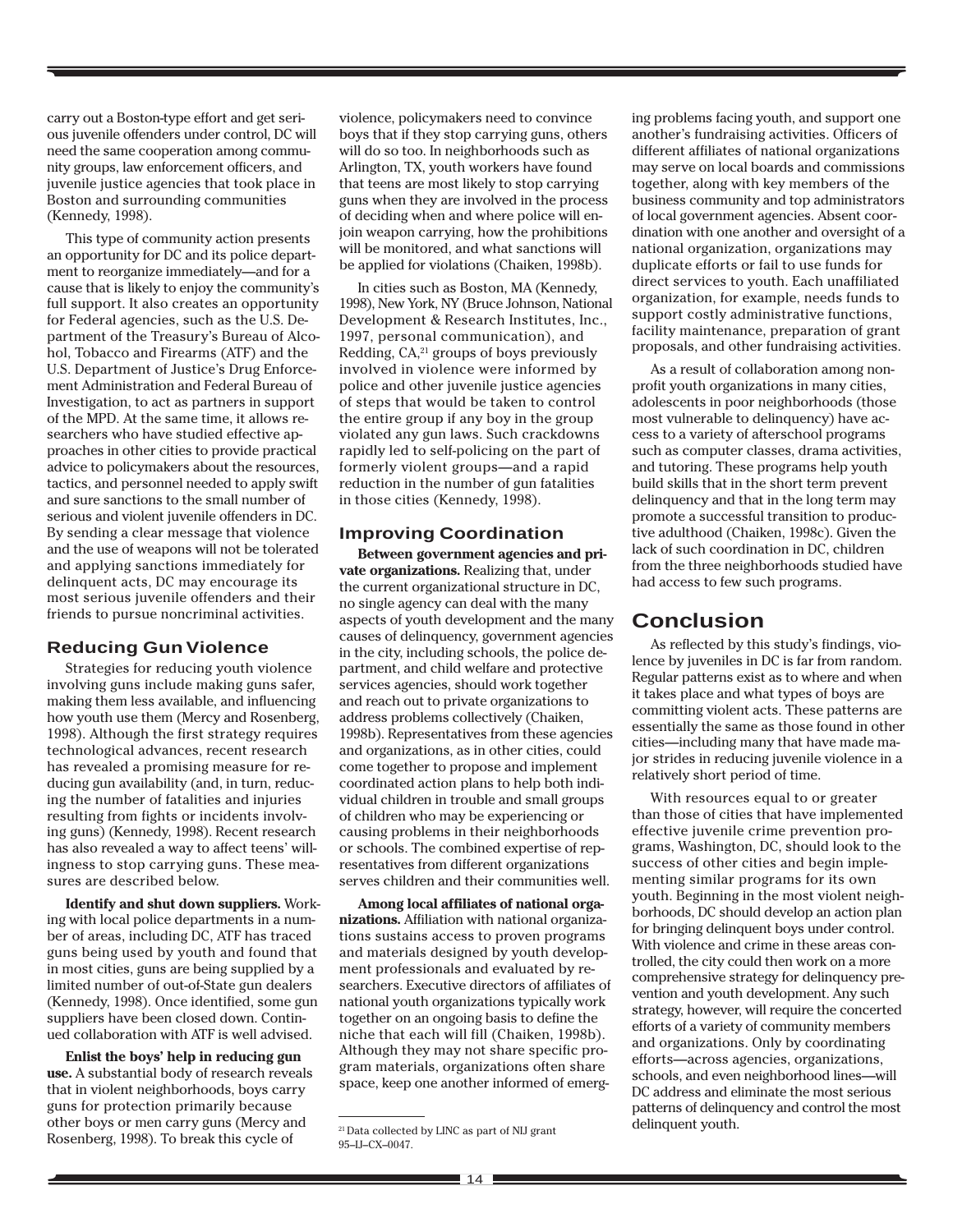# **References**

Allen, J.P., Philliber, S., Herrling, S., and Kuperminc, G.P. 1997. Preventing teen pregnancy and academic failure: Experimental evaluation of a developmentally based approach. *Child Development* 68(4):729–742.

Blumstein, A. 1996. *Youth Violence, Guns, and Illicit Drug Markets*. NIJ Research Preview. Washington, DC: U.S. Department of Justice, Office of Justice Programs, National Institute of Justice.

Browning, K., and Loeber, R. 1999. *Highlights of Findings From the Pittsburgh Youth Study*. Fact Sheet. Washington, DC: U.S. Department of Justice, Office of Justice Programs, Office of Juvenile Justice and Delinquency Prevention.

Chaiken, M.R. 1998a. *Girl Scout VIP: Tapping New Potential for Violence Prevention.* New York, NY: Girl Scouts of the U.S.A.

Chaiken, M.R. 1998b. *Kids, COPS, and Communities*. Washington, DC: U.S. Department of Justice, Office of Justice Programs, National Institute of Justice.

Chaiken, M.R. 1998c. Tailoring established afterschool programs to meet urban realities. In *Violence in American Schools*, edited by D.S. Elliott, B.A. Hamburg, and K.R. Williams. New York, NY: Cambridge University Press.

Chaiken, M.R, and Chaiken, J.M. 1984. Identifying types of offenders for public policy. *Crime and Delinquency* 30(2):195–226.

Chaiken, J.M., and Chaiken, M.R. 1982. *Varieties of Criminal Behavior*. Santa Monica, CA: The Rand Corporation.

Chaiken, M.R., and Huizinga, D. 1995. Early prevention of and intervention for delinquency and related problem behavior. *The Criminologist* 20(6):4–5.

Chaiken, M.R., and Johnson, B.D. 1988. *Characteristics of Different Types of Drug-Involved Offenders*. Washington, DC: U.S. Department of Justice, Office of Justice Programs, National Institute of Justice.

DC PACT. Undated. *Building on Our Progress*. Washington, DC: DC PACT.

Elliott, D.S., Hamburg, B.A., and Williams, K.R., eds. 1998. *Violence in American Schools*. New York, NY: Cambridge University Press.

Elliott, D.S., Huizinga, D., and Ageton, S.S. 1985. *Explaining Delinquency and Drug Use*. Beverly Hills, CA: Sage Publications, Inc.

Farrington, D.P., Loeber, R., Stouthamer-Loeber, M., Van Kammen, W.B., and Schmidt, L. 1996. Self-reported delin-

quency and a combined delinquency seriousness scale based on boys, mothers, and teachers: Concurrent and predictive validity for African-Americans and Caucasians. *Criminology* 34(4):493–517.

Felson, R.B., and Messner, S.F. 1996. To kill or not to kill? Lethal outcomes in injurious attacks. *Criminology* 34(4):519–545.

Fox, J.A., and Zawitz, M.W. 1998. *Homicide Trends in the United States*. Washington, DC: U.S. Department of Justice, Office of Justice Programs, Bureau of Justice Statistics.

Gouvis, C., Johnson, C., and Roth, J. 1997. *Patterns of Violent Crimes Committed Against Juveniles in the District of Columbia*. Washington, DC: The Urban Institute.

Huizinga, D. 1998. Progressions in patterns of drug use: Ages 7 to 19. Paper presented at the Conference on Stages and Pathways of Drug Involvement: Examining the Gateway Hypothesis, Los Angeles, CA.

Johnson, B.D., Goldstein, P.J., Preble, E., Schmeidler, J., Lipton, D.S., Spunt, B., and Miller, T. 1985. *Taking Care of Business: The Economics of Crime by Heroin Abusers.* Lexington, MA: Lexington Books.

Katzman, R., Brown, T., and Fuld, P. 1983. Validation of a short orientationmemory-concentration test of cognitive impairment. *American Journal of Psychiatry* 140:734–739.

Kennedy, D. 1998. Pulling levers: Getting deterrence right. *National Institute of Justice Journal* 236:2–8.

Lipsey, M.W. 1992. Juvenile delinquency treatment: A meta-analytic inquiry into the variability of effects. In *Meta-Analysis for Explanation*, edited by T. Cook. New York, NY: Russell Sage Foundation.

Loeber, R., Huizinga, D., and Thornberry, T.P. 1996. *The Program of Research on the Causes and Correlates of Delinquency Annual Report 1995–1996*. Washington, DC: U.S. Department of Justice, Office of Justice Programs, Office of Juvenile Justice and Delinquency Prevention.

McEwen, T. 1998. *Self-Reported Victimization and Delinquency of Male Teenagers in Washington, DC.* Alexandria, VA: Institute for Law and Justice.

Mercy, J., and Rosenberg, M.L. 1998. Preventing firearm violence in and around schools. In *Violence in American Schools*, edited by D.S. Elliott, B.A. Hamburg, and K.R. Williams. New York, NY: Cambridge University Press.

National Governors' Association. 1999. *NGA Policy Positions February 1999*. Washington, DC: National Governors' Association.

Office of Juvenile Justice and Delinquency Prevention. 1998. *Serious and Violent Juvenile Offenders*. Bulletin. Washington, DC: U.S. Department of Justice, Office of Justice Programs, Office of Juvenile Justice and Delinquency Prevention.

Poe-Yamagata, E. 1998. Serious violent crime victimization rate of youth ages 12– 17, 1980–1996. In *America's Children: Key Indicators of Well-Being, 1998*. Washington, DC: U.S. Government Printing Office.

Riley, K.J. 1997. *Crack, Powder Cocaine, and Heroin: Drug Purchase and Use Patterns In Six U.S. Cities*. Washington DC: U.S. Department of Justice, Office of Justice Programs, National Institute of Justice and Office of National Drug Control Policy.

Sherman, L.W., Gottfredson, D., MacKenzie, D., Eck, J., Reuter, P., and Bushway, S. 1997. *Preventing Crime: What Works, What Doesn't, What's Promising*. Report. Washington, DC: U.S. Department of Justice, Office of Justice Programs, National Institute of Justice.

Snyder, H.N., and Sickmund, M. 1995. *Juvenile Offenders and Victims: A National Report*. Report. Washington, DC: U.S. Department of Justice, Office of Justice Programs, Office of Juvenile Justice and Delinquency Prevention.

Thornberry, T.P., and Burch, J.H. II 1997. *Gang Members and Delinquent Behavior*. Bulletin. Washington DC: U.S. Department of Justice, Office of Justice Programs, Office of Juvenile Justice and Delinquency **Prevention** 

Tolan, P., and Guerra, N. 1994. *What Works in Reducing Adolescent Violence: An Empirical Review of the Field*. Boulder, CO: The Center for the Study and Prevention of Violence, University of Colorado.

U.S. Department of Health and Human Services. 1997. *Substance Abuse—A National Challenge: Prevention, Treatment and Research at HHS*. Fact Sheet. Washington, DC: U.S. Government Printing Office.

Wolfgang, M., Figlio, R., and Sellin, T. 1972. *Delinquency in a Birth Cohort*, Chicago, IL: Chicago University Press.